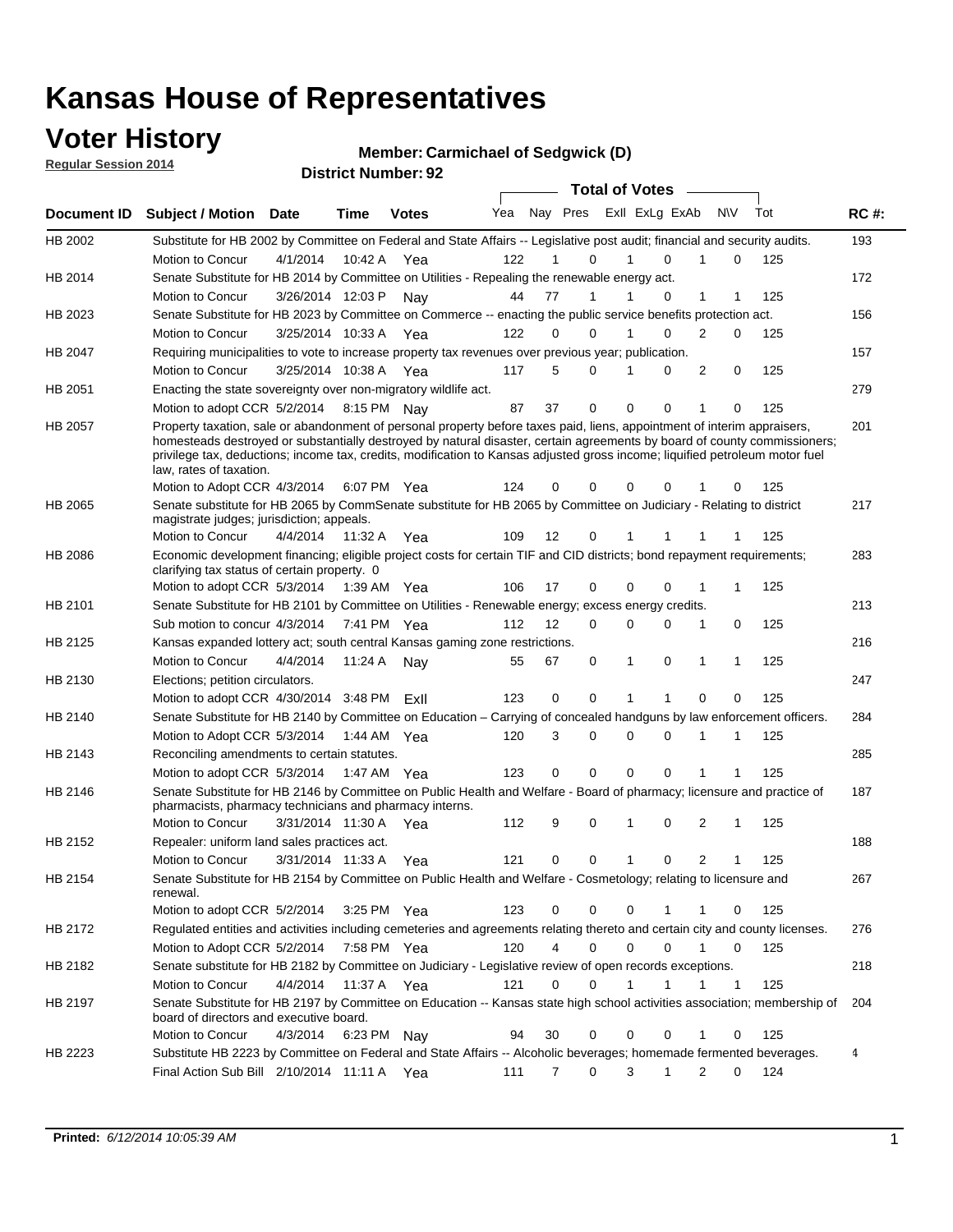| <b>Voter History</b><br><b>Regular Session 2014</b> |                                                                                                                                                                                                                                                                                                                                                                                                                                                                                                                                                                                                                                                                                                                                                                                                                                                                                                         |                       |             | <b>Member: Carmichael of Sedgwick (D)</b><br><b>District Number: 92</b> |     |    |                         |                       |              |             |          |             |     |             |
|-----------------------------------------------------|---------------------------------------------------------------------------------------------------------------------------------------------------------------------------------------------------------------------------------------------------------------------------------------------------------------------------------------------------------------------------------------------------------------------------------------------------------------------------------------------------------------------------------------------------------------------------------------------------------------------------------------------------------------------------------------------------------------------------------------------------------------------------------------------------------------------------------------------------------------------------------------------------------|-----------------------|-------------|-------------------------------------------------------------------------|-----|----|-------------------------|-----------------------|--------------|-------------|----------|-------------|-----|-------------|
|                                                     |                                                                                                                                                                                                                                                                                                                                                                                                                                                                                                                                                                                                                                                                                                                                                                                                                                                                                                         |                       |             |                                                                         |     |    |                         | <b>Total of Votes</b> |              |             |          |             |     |             |
| <b>Document ID</b>                                  | <b>Subject / Motion Date</b>                                                                                                                                                                                                                                                                                                                                                                                                                                                                                                                                                                                                                                                                                                                                                                                                                                                                            |                       | Time        | <b>Votes</b>                                                            | Yea |    | Nay Pres ExII ExLg ExAb |                       |              |             |          | <b>NV</b>   | Tot | <b>RC#:</b> |
| <b>HB 2223</b>                                      | Substitute for HB 2223 by Committee on Federal and State Affairs—Alcoholic beverages; homemade fermented beverages;<br>microbrewery gallonage expanded; liquor license length of citizenship.<br>Motion to Concur                                                                                                                                                                                                                                                                                                                                                                                                                                                                                                                                                                                                                                                                                       | 4/3/2014              | 6:27 PM Yea |                                                                         | 115 |    | 9                       | 0                     | 0            | $\mathbf 0$ | 1        | 0           | 125 | 205         |
| HB 2231                                             | Senate Substitute for Substitute for HB 2231 by Committee on Ways and Means - Appropriations for FY 2014, FY 2015, FY<br>2016, FY 2017 and FY 2018 for various state agencies; capital improvement projects; claims against the state.                                                                                                                                                                                                                                                                                                                                                                                                                                                                                                                                                                                                                                                                  |                       |             |                                                                         |     |    |                         | 0                     |              | $\Omega$    | 1        |             |     | 282         |
| HB 2246                                             | Motion to adopt CCR 5/2/2014<br>Substitute for HB 2246 by Committee on Commerce, Labor and Economic Development - Peer review for certain licensed<br>technical professions.                                                                                                                                                                                                                                                                                                                                                                                                                                                                                                                                                                                                                                                                                                                            |                       |             | 9:48 PM Nav                                                             | 70  | 54 |                         |                       | 0            |             |          | 0           | 125 | 38          |
| HB 2246                                             | <b>EFA Sub Bill</b><br>Substitute for HB 2246 by Committee on Commerce, Labor and Economic Development - Peer review for certain licensed<br>technical professions.                                                                                                                                                                                                                                                                                                                                                                                                                                                                                                                                                                                                                                                                                                                                     | 2/21/2014 1:34 PM Yea |             |                                                                         | 120 |    | $\Omega$                | 0                     | 1            | $\Omega$    | 2        | 1           | 124 | 260         |
|                                                     | Motion to Concur                                                                                                                                                                                                                                                                                                                                                                                                                                                                                                                                                                                                                                                                                                                                                                                                                                                                                        | 5/2/2014              | 11:40 A     | Yea                                                                     | 124 |    | $\Omega$                | 0                     | $\mathbf{0}$ | 1           | $\Omega$ | $\Omega$    | 125 |             |
| HB 2272                                             | Kansas expanded lottery act; southeast Kansas gaming zone; privilege fee and investment threshold amount reduced.<br>Motion to Concur                                                                                                                                                                                                                                                                                                                                                                                                                                                                                                                                                                                                                                                                                                                                                                   | 4/2/2014              |             | 4:18 PM Yea                                                             | 84  | 36 |                         | 0                     | 0            | $\mathbf 0$ | 1        | 4           | 125 | 200         |
| HB 2296                                             | Campaign finance; permitted uses of campaign funds; increased exemption amount for certain candidates; contributor<br>information; lobbyist filings.                                                                                                                                                                                                                                                                                                                                                                                                                                                                                                                                                                                                                                                                                                                                                    |                       |             |                                                                         |     |    |                         |                       |              |             |          |             |     | 248         |
|                                                     | Motion to adopt CCR 4/30/2014 3:53 PM ExII                                                                                                                                                                                                                                                                                                                                                                                                                                                                                                                                                                                                                                                                                                                                                                                                                                                              |                       |             |                                                                         | 119 |    | 4                       | 0                     | 1            | 1           | 0        | $\Omega$    | 125 |             |
| HB 2296                                             | Campaign finance; permitted uses of campaign funds; increased exemption amount for certain candidates; contributor<br>information; lobbyist filings.                                                                                                                                                                                                                                                                                                                                                                                                                                                                                                                                                                                                                                                                                                                                                    |                       |             |                                                                         |     |    |                         |                       |              |             |          |             |     | 287         |
|                                                     | Motion to Override<br>Veto                                                                                                                                                                                                                                                                                                                                                                                                                                                                                                                                                                                                                                                                                                                                                                                                                                                                              | 5/30/2014 10:24 A     |             | Yea                                                                     | 96  |    | 5                       | $\Omega$              | 0            | $\mathbf 0$ | 0        | 24          | 125 |             |
| HB 2298                                             | Senate Sub for HB 2298 by Committee on Judiciary - Uniform controlled substances act. Senate Sub for HB 2298 by<br>Committee on Judiciary - Uniform controlled substances act.                                                                                                                                                                                                                                                                                                                                                                                                                                                                                                                                                                                                                                                                                                                          |                       |             |                                                                         |     |    |                         |                       |              |             |          |             |     | 209         |
|                                                     | Motion to Concur                                                                                                                                                                                                                                                                                                                                                                                                                                                                                                                                                                                                                                                                                                                                                                                                                                                                                        | 4/3/2014              |             | 6:40 PM Yea                                                             | 123 |    |                         | $\Omega$              | $\Omega$     | $\mathbf 0$ | 1        | $\mathbf 0$ | 125 |             |
| HB 2303                                             | Relating to driver's license fees; driving under the influence equipment fund.                                                                                                                                                                                                                                                                                                                                                                                                                                                                                                                                                                                                                                                                                                                                                                                                                          |                       |             |                                                                         |     |    |                         |                       |              |             |          |             |     | 1           |
|                                                     | Motion to adopt CCR 1/22/2014 11:45 A Yea                                                                                                                                                                                                                                                                                                                                                                                                                                                                                                                                                                                                                                                                                                                                                                                                                                                               |                       |             |                                                                         | 109 | 11 |                         | $\mathbf 0$           | $\mathbf{1}$ | $\mathbf 0$ | 4        | $\mathbf 0$ | 125 |             |
| HB 2312                                             | Local governments; investment of idle funds; changes.                                                                                                                                                                                                                                                                                                                                                                                                                                                                                                                                                                                                                                                                                                                                                                                                                                                   |                       |             |                                                                         |     |    |                         |                       |              |             |          |             |     | 253         |
|                                                     | Motion to Concur                                                                                                                                                                                                                                                                                                                                                                                                                                                                                                                                                                                                                                                                                                                                                                                                                                                                                        | 5/1/2014              |             | 4:31 PM Nav                                                             | 123 |    | $\overline{2}$          | $\Omega$              | $\Omega$     | $\Omega$    | $\Omega$ | $\Omega$    | 125 |             |
| HB 2338                                             | Substitute for HB 2338 by Committee on Ways and Means - Judicial branch; supplemental appropriation for fiscal year 2015, 229<br>judiciary operations; increasing various docket fees and creating new docket fees; annually, allowing the allocation of a budget<br>for each judicial district court operations, chief judge would have the authority to expend funds as necessary to carry out the<br>functions of such district if such chief judge elected to do so, including establishing what court personnel are necessary and<br>their compensation; district court judges in judicial district elect chief judge and court of appeals judges elect chief judge of the<br>court of appeals; district judge and district magistrate judge vacancies; statutory authority for longevity bonus for judicial<br>branch employees repealed; nonseverability clause.<br>Motion to Adopt CCR 4/4/2014 |                       |             | 7:17 PM Nay                                                             | 66  | 57 |                         | $\Omega$              | 0            | $\Omega$    | 2        | $\Omega$    | 125 |             |
| HB 2378                                             | Senate Substitute for HB 2378 by Committee on Assessment and Taxation - Providing sales tax exemption for sales of certain 189                                                                                                                                                                                                                                                                                                                                                                                                                                                                                                                                                                                                                                                                                                                                                                          |                       |             |                                                                         |     |    |                         |                       |              |             |          |             |     |             |
|                                                     | machinery and equipment used for surface mining activities.                                                                                                                                                                                                                                                                                                                                                                                                                                                                                                                                                                                                                                                                                                                                                                                                                                             |                       |             |                                                                         |     |    |                         |                       |              |             |          |             |     |             |

3/31/2014 Motion to Concur Yea 125 11:35 A 117 4 0 0 21 1 Senate Substitute for HB 2389 by Committee on Judiciary - Crimes and criminal procedure; mistreatment of a dependent adult 277 Motion to Adopt CCR 5/2/2014 8:05 PM Yea 123 1 0 0 0 1 0 125 HB 2389 or an elder person; RICO; warrants; discharge of certain persons; appeals. 28 2/21/2014 Final Action Yea 124 11:13 A 120 1 0 0 20 1 HB 2398 Amended Relating to the Kansas revised limited liability company act. 163 Final Action 3/26/2014 10:55 A Yea 116 7 0 1 0 125 HB 2402 National day of the cowboy. 61 2/27/2014 Final Action Nay 124 10:16 A 104 19 0 0 10 0 HB 2417 Amended Expansion of rural opportunity zones. 6 2/12/2014 Final Action Yea 124 11:20 A 121 0 0 0 20 1 HB 2418 Adult care home licensure act; removal of outdated rule and regulation reference.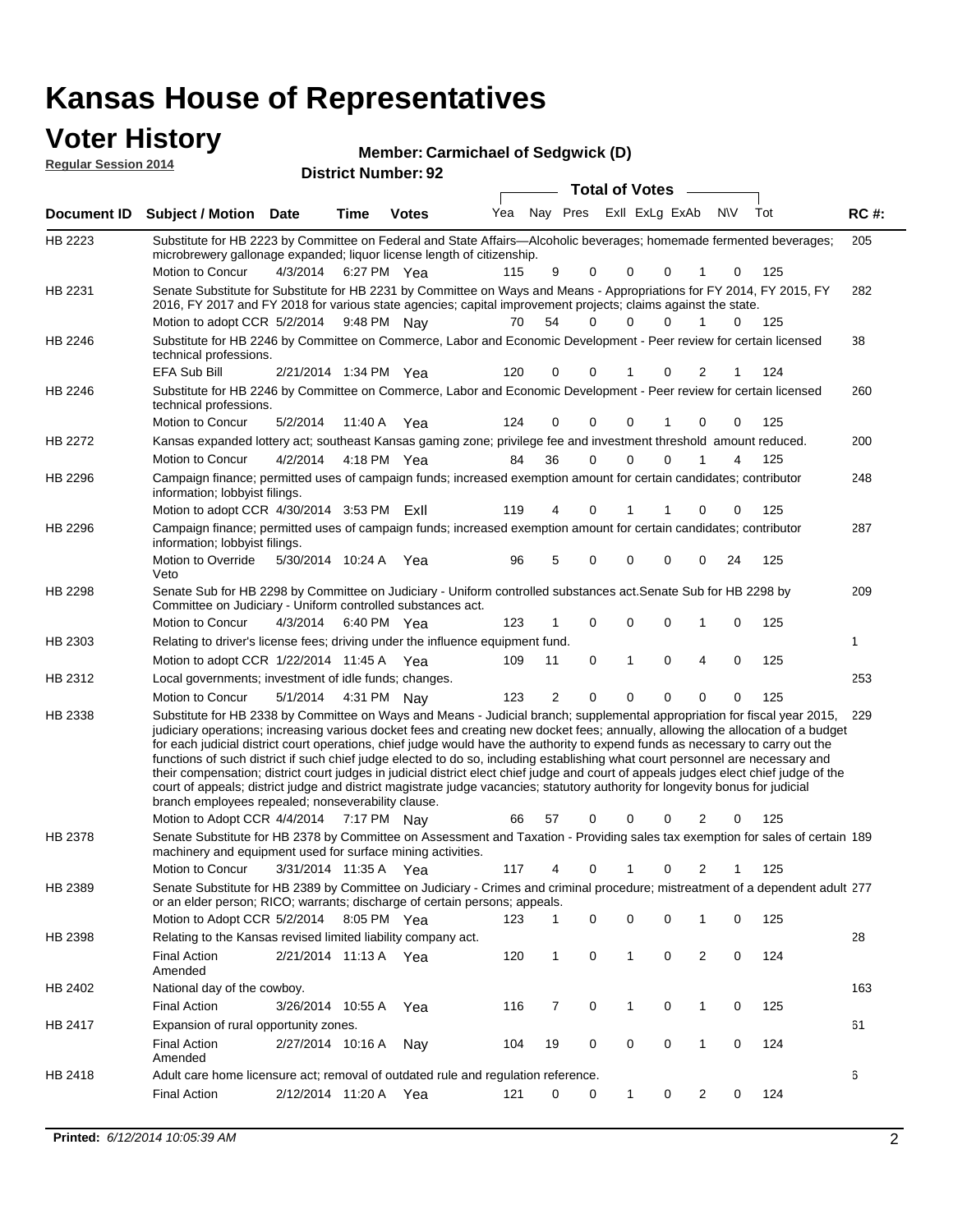### **Voter History**

**Regular Session 2014**

#### **Member: Carmichael of Sedgwick (D)**

|             |                                                                                                                                                                                                                                                                                                                                                      |                       |             | DISTRICT MAILINGL. 32 |     |          |          | <b>Total of Votes</b>      |              |                |              |     |                |
|-------------|------------------------------------------------------------------------------------------------------------------------------------------------------------------------------------------------------------------------------------------------------------------------------------------------------------------------------------------------------|-----------------------|-------------|-----------------------|-----|----------|----------|----------------------------|--------------|----------------|--------------|-----|----------------|
| Document ID | <b>Subject / Motion</b>                                                                                                                                                                                                                                                                                                                              | Date                  | Time        | <b>Votes</b>          | Yea |          | Nay Pres | Exll ExLg ExAb             |              | N\V            |              | Tot | <b>RC#:</b>    |
| HB 2418     | Kansas department for aging and disability services; adult care homes                                                                                                                                                                                                                                                                                |                       |             |                       |     |          |          |                            |              |                |              |     | 221            |
|             | <b>Motion to Concur</b>                                                                                                                                                                                                                                                                                                                              | 4/4/2014              | 11:49 A     | Yea                   | 122 | 0        | 0        | 1<br>1                     | 1            |                | 0            | 125 |                |
| HB 2419     | City annexation; fire district territory; detachment.                                                                                                                                                                                                                                                                                                |                       |             |                       |     |          |          |                            |              |                |              |     | 120            |
|             | <b>Final Action</b>                                                                                                                                                                                                                                                                                                                                  | 3/17/2014 11:19 A     |             | Yea                   | 122 | 0        | 0        | 0<br>0                     |              | $\overline{2}$ | $\mathbf{1}$ | 125 |                |
| HB 2419     | City annexation; fire district territory; detachment.                                                                                                                                                                                                                                                                                                |                       |             |                       |     |          |          |                            |              |                |              |     | 196            |
|             | Motion to Concur                                                                                                                                                                                                                                                                                                                                     | 4/2/2014              | 10:32 A     | Yea                   | 122 | 0        | 0        | 0<br>0                     |              | $\overline{2}$ | 1            | 125 |                |
| HB 2420     | School crossing quards.                                                                                                                                                                                                                                                                                                                              |                       |             |                       |     |          |          |                            |              |                |              |     | 5              |
|             | <b>Final Action</b><br>Amended                                                                                                                                                                                                                                                                                                                       | 2/10/2014 11:12 A     |             | Yea                   | 118 | 0        | 0        | 3<br>1                     |              | $\overline{2}$ | 0            | 124 |                |
| HB 2420     | School crossing guards.                                                                                                                                                                                                                                                                                                                              |                       |             |                       |     |          |          |                            |              |                |              |     | 197            |
|             | Motion to Concur                                                                                                                                                                                                                                                                                                                                     | 4/2/2014              | 10:34 A     | Yea                   | 123 | 0        | 0        | 0<br>0                     |              | 2              | 0            | 125 |                |
| HB 2422     | Defining watercraft for purposes of taxation.                                                                                                                                                                                                                                                                                                        |                       |             |                       |     |          |          |                            |              |                |              |     | 14             |
|             | <b>Final Action</b><br>Amended                                                                                                                                                                                                                                                                                                                       | 2/14/2014 11:13 A     |             | Yea                   | 118 | 0        | 0        | 2<br>$\mathbf 0$           |              | $\overline{4}$ | 0            | 124 |                |
| HB 2424     | Robert G. (Bob) Bethell interchange.                                                                                                                                                                                                                                                                                                                 |                       |             |                       |     |          |          |                            |              |                |              |     | 85             |
|             | <b>EFA Sub Bill</b>                                                                                                                                                                                                                                                                                                                                  | 2/27/2014 4:03 PM Yea |             |                       | 119 | 4        | 0        | $\Omega$<br>$\Omega$       | 1            |                | 0            | 124 |                |
| HB 2424     | Substitute for HB 2424 by Committee on Transportation - Designating the Robert G. (Bob) Bethell interchange; the SGT David 190<br>Enzbrenner memorial highway; t the Pack S Clair highway; the ancient Indian traders trail; the Harper county veterans<br>memorial highway; the Bonnie Huy memorial highway; the Bonnie Sharp memorial interchange. |                       |             |                       |     |          |          |                            |              |                |              |     |                |
|             | Motion to Concur                                                                                                                                                                                                                                                                                                                                     | 3/31/2014 11:37 A Yea |             |                       | 117 | 3        | $\Omega$ | 1<br>0                     |              | $\overline{2}$ | 2            | 125 |                |
| HB 2429     | Making the water conservation program part of and supplemental to the Kansas water appropriation act.                                                                                                                                                                                                                                                |                       |             |                       |     |          |          |                            |              |                |              |     | $\overline{7}$ |
|             | <b>Final Action</b><br>Amended                                                                                                                                                                                                                                                                                                                       | 2/12/2014 11:22 A Yea |             |                       | 121 | $\Omega$ | $\Omega$ | 0<br>1                     |              | $\overline{2}$ | $\mathbf 0$  | 124 |                |
| HB 2430     | Promoting employment across Kansas act; benefits.                                                                                                                                                                                                                                                                                                    |                       |             |                       |     |          |          |                            |              |                |              |     | 90             |
|             | <b>EFA Sub Bill</b>                                                                                                                                                                                                                                                                                                                                  | 2/27/2014 4:08 PM Yea |             |                       | 110 | 13       | 0        | $\mathbf 0$<br>0           |              |                | 0            | 124 |                |
| HB 2430     | Substitute for HB 2430 by Committee on Commerce, Labor and Economic Development - Promoting employment across<br>Kansas act; benefits.                                                                                                                                                                                                               |                       |             |                       |     |          |          |                            |              |                |              |     | 278            |
|             | Motion to adopt CCR 5/2/2014                                                                                                                                                                                                                                                                                                                         |                       | 8:09 PM Yea |                       | 114 | 10       | 0        | 0<br>0                     | 1            |                | 0            | 125 |                |
| HB 2433     | Relating to the Kansas uniform securities act.                                                                                                                                                                                                                                                                                                       |                       |             |                       |     |          |          |                            |              |                |              |     | 62             |
|             | <b>Final Action</b><br>Amended                                                                                                                                                                                                                                                                                                                       | 2/27/2014 10:17 A Yea |             |                       | 123 | 0        | 0        | $\mathbf 0$<br>$\mathbf 0$ | 1            |                | 0            | 124 |                |
| HB 2433     | Relating to the Kansas uniform securities act.                                                                                                                                                                                                                                                                                                       |                       |             |                       |     |          |          |                            |              |                |              |     | 243            |
|             | Motion to adopt CCR 4/30/2014 3:27 PM ExII                                                                                                                                                                                                                                                                                                           |                       |             |                       | 123 | $\Omega$ | $\Omega$ | 1<br>1                     |              | $\Omega$       | 0            | 125 |                |
| HB 2436     | Substitute for HB 2436 by Committee on Vision 2020 - Boards of cosmetology and barbering; agreements on inspectors of<br>dual-licensed facilities.                                                                                                                                                                                                   |                       |             |                       |     |          |          |                            |              |                |              |     | 19             |
|             | Final Action Sub Bill 2/19/2014 11:32 A                                                                                                                                                                                                                                                                                                              |                       |             | Yea                   | 122 | ი        | 0        | 0<br>O                     |              | 2              | 0            | 124 |                |
| HB 2436     | Substitute for HB 2436 by Committee on Vision 2020 - Boards of cosmetology and barbering; agreements on inspectors of<br>dual-licensed facilities.                                                                                                                                                                                                   |                       |             |                       |     |          |          |                            |              |                |              |     | 206            |
|             | Motion to Concur                                                                                                                                                                                                                                                                                                                                     | 4/3/2014              | 6:30 PM Nay |                       | 117 | 7        | 0        | 0<br>0                     | 1            |                | 0            | 125 |                |
| HB 2440     | Emerging industry investment act; treatment of certain bioscience companies.                                                                                                                                                                                                                                                                         |                       |             |                       |     |          |          |                            |              |                |              |     | 39             |
|             | <b>Emergency Final</b><br>Action                                                                                                                                                                                                                                                                                                                     | 2/21/2014 1:36 PM Yea |             |                       | 116 | 4        | 0        | $\mathbf{1}$<br>0          |              | 2              | $\mathbf{1}$ | 124 |                |
| HB 2442     | Escalating penalties for repeat felony evade and elude cases.                                                                                                                                                                                                                                                                                        |                       |             |                       |     |          |          |                            |              |                |              |     | 107            |
|             | EFA Sub Bill                                                                                                                                                                                                                                                                                                                                         | 2/27/2014 4:32 PM Yea |             |                       | 111 | 12       | 0        | 0<br>0                     | $\mathbf{1}$ |                | 0            | 124 |                |
| HB 2444     | Spendthrift trusts.                                                                                                                                                                                                                                                                                                                                  |                       |             |                       |     |          |          |                            |              |                |              |     | 36             |
|             | <b>Emergency Final</b><br><b>Action Amend</b>                                                                                                                                                                                                                                                                                                        | 2/21/2014 1:32 PM Yea |             |                       | 120 | 0        | 0        | $\mathbf{1}$<br>0          |              | $\overline{2}$ | $\mathbf{1}$ | 124 |                |
| HB 2444     | Spendthrift trusts.                                                                                                                                                                                                                                                                                                                                  |                       |             |                       |     |          |          |                            |              |                |              |     | 198            |
|             | Motion to Concur                                                                                                                                                                                                                                                                                                                                     | 4/2/2014              | 10:37 A     | Yea                   | 123 | 0        | 0        | 0<br>0                     |              | $\overline{2}$ | 0            | 125 |                |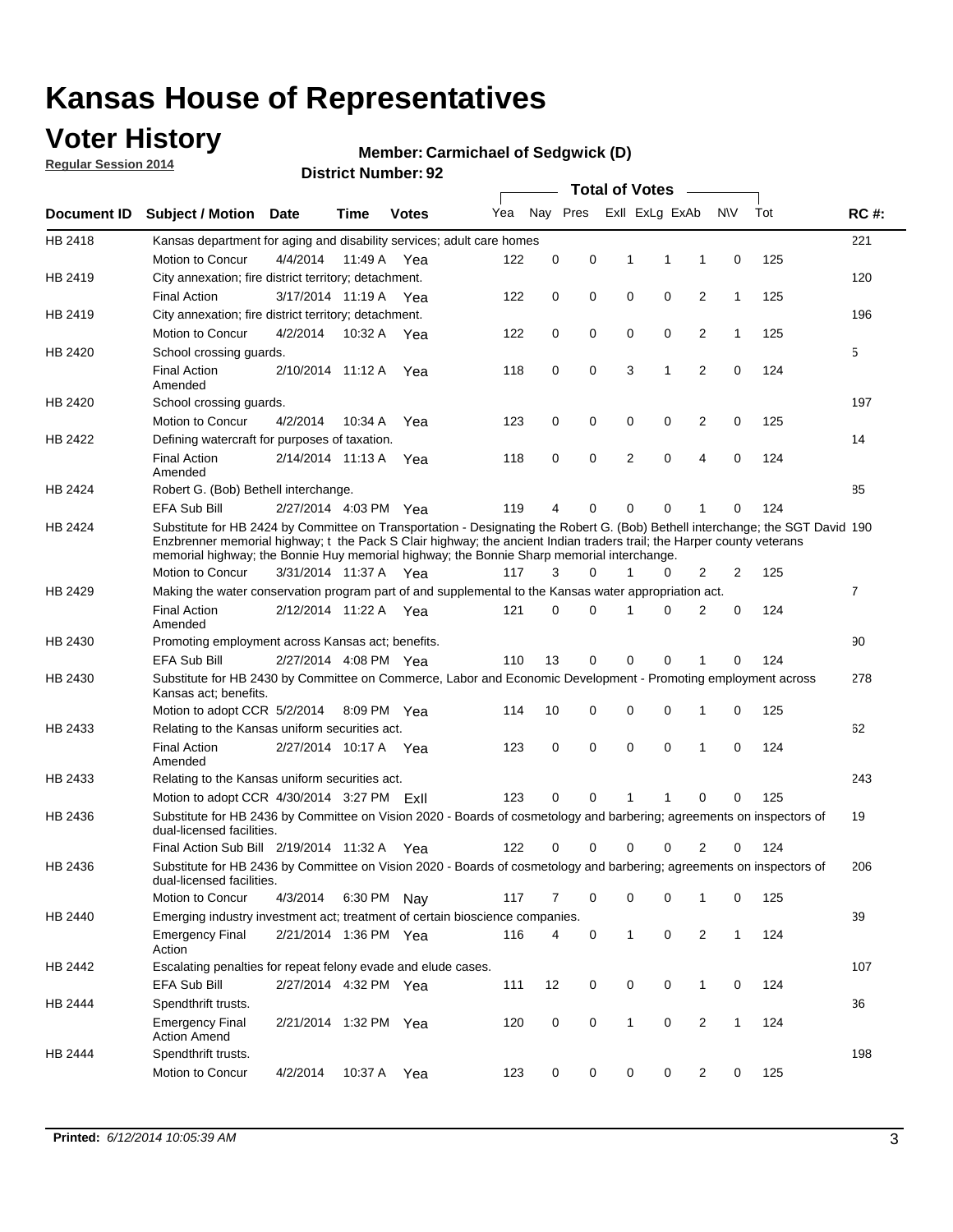#### **Voter History Regular Session 2014**

| <b>Member: Carmichael of Sedgwick (D)</b> |  |
|-------------------------------------------|--|
|-------------------------------------------|--|

| דו טב ווטופסטט ומושפטו |                                                                                                                                                                                                                                                                                                                                                                               |                       |         | <b>District Number: 92</b> |     |    |                |             | <b>Total of Votes</b> |             |                |             |     |             |
|------------------------|-------------------------------------------------------------------------------------------------------------------------------------------------------------------------------------------------------------------------------------------------------------------------------------------------------------------------------------------------------------------------------|-----------------------|---------|----------------------------|-----|----|----------------|-------------|-----------------------|-------------|----------------|-------------|-----|-------------|
| <b>Document ID</b>     |                                                                                                                                                                                                                                                                                                                                                                               |                       | Time    | <b>Votes</b>               | Yea |    | Nay Pres       |             | Exll ExLg ExAb        |             |                | <b>NV</b>   | Tot | <b>RC#:</b> |
|                        | Subject / Motion Date                                                                                                                                                                                                                                                                                                                                                         |                       |         |                            |     |    |                |             |                       |             |                |             |     |             |
| HB 2445                | Allowing for criminal discovery materials to be provided to defendant or defendant's counsel.                                                                                                                                                                                                                                                                                 |                       |         |                            |     |    |                |             |                       |             |                |             |     | 63          |
|                        | <b>Final Action</b><br>Amended                                                                                                                                                                                                                                                                                                                                                | 2/27/2014 10:19 A Yea |         |                            | 123 |    | 0              | 0           | $\mathbf 0$           | 0           | 1              | 0           | 124 |             |
| HB 2446                | District courts; court trustee operations fund. judicial process; concerning sentencing dispositions, probation and postrelease<br>supervision; concerning expungement of driving under the influence and criminal refusal convictions; concerning trials,<br>conduct of jury after case is submitted.                                                                        |                       |         |                            |     |    |                |             |                       |             |                |             |     | 8           |
|                        | <b>Final Action</b>                                                                                                                                                                                                                                                                                                                                                           | 2/12/2014 11:23 A     |         | Yea                        | 121 |    | 0              | 0           |                       | 0           | 2              | 0           | 124 |             |
| HB 2446                | Senate Substitute for HB 2446 by Committee on Judiciary - Courts; allocating moneys from driver's license fees to judicial<br>branch nonjudicial salary adjustment fund; allowing chief justice to authorize expenditures from court trustee operations fund in<br>certain judicial districts; time limits for court decisions.<br>Motion to adopt CCR 4/30/2014 3:01 PM ExII |                       |         |                            | 121 |    | $\overline{2}$ | $\mathbf 0$ | 1                     | 1           | $\mathbf 0$    | 0           | 125 | 239         |
| HB 2447                | Real property; trespass and liability.                                                                                                                                                                                                                                                                                                                                        |                       |         |                            |     |    |                |             |                       |             |                |             |     | 29          |
|                        | <b>Final Action</b><br>Amended                                                                                                                                                                                                                                                                                                                                                | 2/21/2014 11:14 A     |         | Nav                        | 119 |    | $\overline{2}$ | $\mathbf 0$ | 1                     | $\mathbf 0$ | $\overline{2}$ | 0           | 124 |             |
| HB 2447                | Real property; trespass and liability.                                                                                                                                                                                                                                                                                                                                        |                       |         |                            |     |    |                |             |                       |             |                |             |     | 202         |
|                        | Motion to Adopt CCR 4/3/2014 6:10 PM                                                                                                                                                                                                                                                                                                                                          |                       |         | Nay                        | 122 |    | $\overline{2}$ | 0           | 0                     | 0           | $\mathbf{1}$   | 0           | 125 |             |
| HB 2448                | Interference with judicial process.                                                                                                                                                                                                                                                                                                                                           |                       |         |                            |     |    |                |             |                       |             |                |             |     | 30          |
|                        | <b>Final Action</b>                                                                                                                                                                                                                                                                                                                                                           | 2/21/2014 11:16 A     |         | Yea                        | 121 |    | 0              | 0           |                       | 0           | $\overline{2}$ | 0           | 124 |             |
| HB 2448                | Senate Substitute for HB 2448 by Committee on Judiciary - Updating provisions relating to the Kansas bureau of<br>investigation's DNA database; amending the crime of interference with                                                                                                                                                                                       |                       |         |                            |     |    |                |             |                       |             |                |             |     | 240         |
|                        | Motion to adopt CCR 4/30/2014 3:10 PM ExII                                                                                                                                                                                                                                                                                                                                    |                       |         |                            | 116 |    | 7              | 0           | 1                     | 1           | 0              | 0           | 125 |             |
| HB 2451                | Electric utilities; creating the electric highway fee.                                                                                                                                                                                                                                                                                                                        |                       |         |                            |     |    |                |             |                       |             |                |             |     | 96          |
|                        | EFA Sub Bill                                                                                                                                                                                                                                                                                                                                                                  | 2/27/2014 4:18 PM Nay |         |                            | 64  | 59 |                | $\mathbf 0$ | 0                     | 0           | 1              | 0           | 124 |             |
| HB 2451                | Substitute for HB 2451 by Committee on Transportation - Increasing registration fees for electric vehicles.                                                                                                                                                                                                                                                                   |                       |         |                            |     |    |                |             |                       |             |                |             |     | 207         |
|                        | Motion to Concur                                                                                                                                                                                                                                                                                                                                                              | 4/3/2014              |         | 6:34 PM Nay                | 94  | 30 |                | $\mathbf 0$ | $\Omega$              | 0           | 1              | 0           | 125 |             |
| HB 2452                | Substitute for HB 2452 by Committee on Transportation - Distinctive license plates; donate life, disabled veterans, rotary<br>international, Kansas horse council.                                                                                                                                                                                                            |                       |         |                            |     |    |                |             |                       |             |                |             |     | 41          |
|                        | <b>EFA Sub Bill</b>                                                                                                                                                                                                                                                                                                                                                           | 2/21/2014 1:39 PM Yea |         |                            | 120 |    | 0              | 0           |                       | 0           | 2              |             | 124 |             |
| HB 2452                | Substitute for HB 2452 by Committee on Transportation - Distinctive license plates; donate life, disabled veterans, rotary<br>international, Kansas horse council, motorcycles.                                                                                                                                                                                               |                       |         |                            |     |    |                |             |                       |             |                |             |     | 208         |
|                        | Motion to Concur                                                                                                                                                                                                                                                                                                                                                              | 4/3/2014              |         | 6:37 PM Yea                | 123 | 1  |                | 0           | 0                     | 0           | $\mathbf{1}$   | 0           | 125 |             |
| HB 2453                | Protecting religious freedom regarding marriage.                                                                                                                                                                                                                                                                                                                              |                       |         |                            |     |    |                |             |                       |             |                |             |     | 9           |
|                        | <b>Final Action</b><br>Amended                                                                                                                                                                                                                                                                                                                                                | 2/12/2014 11:28 A     |         | Nav                        | 72  | 49 |                | 0           | 1                     | $\mathbf 0$ | $\overline{2}$ | $\mathbf 0$ | 124 |             |
| HB 2455                | Property tax exemption for certain utility systems located on military installation.                                                                                                                                                                                                                                                                                          |                       |         |                            |     |    |                |             |                       |             |                |             |     | 108         |
|                        | <b>Emergency Final</b><br><b>Action Amend</b>                                                                                                                                                                                                                                                                                                                                 | 3/6/2014              | 11:23 A | Yea                        | 119 | 1  |                | 0           | 2                     | 1           | $\overline{2}$ | 0           | 125 |             |
| HB 2456                | Property taxation; defining commercial and industrial machinery and equipment; motor vehicles, members of military service<br>and active guard and reservists.                                                                                                                                                                                                                |                       |         |                            |     |    |                |             |                       |             |                |             |     | 49          |
|                        | <b>Final Action</b><br>Amended                                                                                                                                                                                                                                                                                                                                                | 2/26/2014 11:32 A Yea |         |                            | 100 | 23 |                | 0           | 0                     | 0           | $\mathbf{1}$   | 0           | 124 |             |
| HB 2463                | Creating civil liability for acts of terrorism; forfeiture of property related to violations of certain criminal acts.                                                                                                                                                                                                                                                        |                       |         |                            |     |    |                |             |                       |             |                |             |     | 50          |
|                        | <b>Final Action</b><br>Amended                                                                                                                                                                                                                                                                                                                                                | 2/26/2014 11:33 A Yea |         |                            | 123 |    | 0              | $\mathbf 0$ | 0                     | 0           | $\mathbf{1}$   | 0           | 124 |             |
| HB 2463                | Creating civil liability for acts of terrorism; forfeiture of property related to violations of certain criminal acts.                                                                                                                                                                                                                                                        |                       |         |                            |     |    |                |             |                       |             |                |             |     | 194         |
|                        | Motion to Concur                                                                                                                                                                                                                                                                                                                                                              | 4/1/2014              |         | 10:46 A Yea                | 123 |    | 0              | 0           |                       | 0           | 1              | 0           | 125 |             |
| HB 2464                | Allowing banks, trust companies and savings and loans to claim the expensing deduction for privilege tax filers under the<br>Kansas income tax act.                                                                                                                                                                                                                           |                       |         |                            |     |    |                |             |                       |             |                |             |     | 15          |
|                        | <b>Final Action</b><br>Amended                                                                                                                                                                                                                                                                                                                                                | 2/14/2014 11:14 A Yea |         |                            | 118 |    | 0              | 0           | 2                     | 0           | 4              | 0           | 124 |             |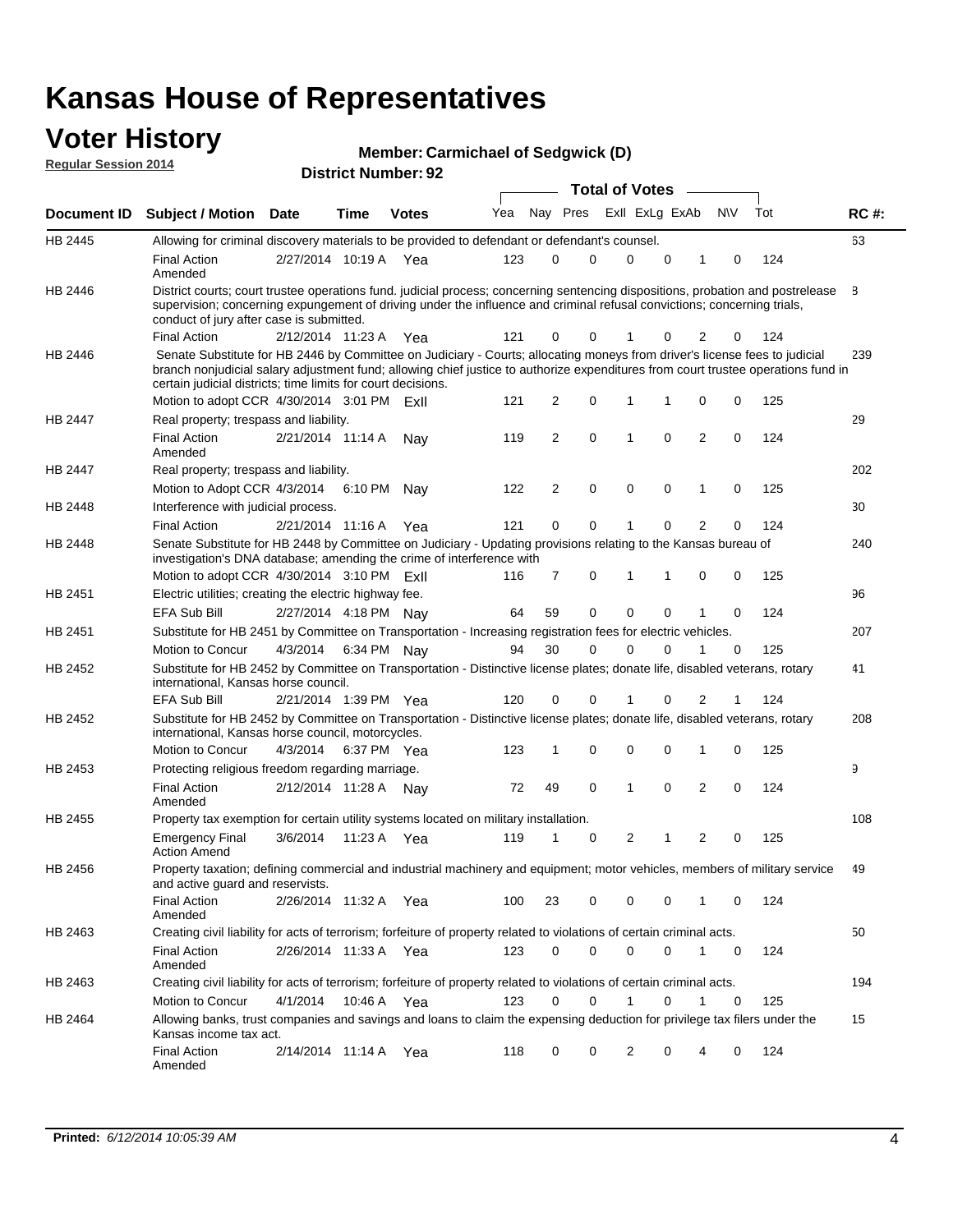### **Voter History**

**Regular Session 2014**

#### **Member: Carmichael of Sedgwick (D)**

|                |                                                                                                                                                                             |                       |             |              |     |              |             | <b>Total of Votes</b> |             |                |             |     |             |
|----------------|-----------------------------------------------------------------------------------------------------------------------------------------------------------------------------|-----------------------|-------------|--------------|-----|--------------|-------------|-----------------------|-------------|----------------|-------------|-----|-------------|
|                | Document ID Subject / Motion Date                                                                                                                                           |                       | Time        | <b>Votes</b> | Yea | Nay Pres     |             | Exll ExLg ExAb        |             |                | <b>NV</b>   | Tot | <b>RC#:</b> |
| HB 2466        | Relating to administrative procedure; judicial review.                                                                                                                      |                       |             |              |     |              |             |                       |             |                |             |     | 37          |
|                | <b>Emergency Final</b><br><b>Action Amend</b>                                                                                                                               | 2/21/2014 1:33 PM Yea |             |              | 118 | 2            | 0           | 1                     | $\mathbf 0$ | 2              | 1           | 124 |             |
| HB 2470        | Purchasing authority for certain insurance by the state board of regents for state educational institutions.                                                                |                       |             |              |     |              |             |                       |             |                |             |     | 16          |
|                | <b>Final Action</b>                                                                                                                                                         | 2/17/2014 11:20 A Yea |             |              | 120 | 0            | 0           | 3                     | 0           | 1              | 0           | 124 |             |
| HB 2475        | Personal financial literacy program as a requirement for high school graduation.                                                                                            |                       |             |              |     |              |             |                       |             |                |             |     | 126         |
|                | <b>Final Action</b><br>Amended                                                                                                                                              | 3/19/2014 11:22 A Nay |             |              | 110 | 12           | 0           | 0                     | 1           | 2              | 0           | 125 |             |
| <b>HB 2478</b> | Venue for crimes committed with an electronic device.                                                                                                                       |                       |             |              |     |              |             |                       |             |                |             |     | 51          |
|                | <b>Final Action</b>                                                                                                                                                         | 2/26/2014 11:34 A     |             | Yea          | 123 | 0            | 0           | 0                     | $\mathbf 0$ | 1              | $\mathbf 0$ | 124 |             |
| HB 2479        | Removing 2015 sunset provision from law requiring ignition interlock device after first test failure or alcohol or drug-related<br>conviction.                              |                       |             |              |     |              |             |                       |             |                |             |     | 115         |
|                | <b>Final Action</b><br>Amended                                                                                                                                              | 3/14/2014 11:14 A     |             | Yea          | 117 | 0            | 0           | 2                     | 1           | 4              | 1           | 125 |             |
| HB 2479        | Removing 2015 sunset provision from law requiring ignition interlock device after first test failure or alcohol or drug-related<br>conviction.                              |                       |             |              |     |              |             |                       |             |                |             |     | 210         |
|                | Motion to Concur                                                                                                                                                            | 4/3/2014              |             | 6:47 PM Yea  | 122 | 2            | 0           | 0                     | 0           | 1              | 0           | 125 |             |
| HB 2480        | Repealing the review of TeleKansas I.                                                                                                                                       |                       |             |              |     |              |             |                       |             |                |             |     | 64          |
|                | <b>Final Action</b><br>Amended                                                                                                                                              | 2/27/2014 10:20 A     |             | Yea          | 123 | 0            | 0           | 0                     | 0           | 1              | 0           | 124 |             |
| HB 2480        | Repealing the review of TeleKansas I.                                                                                                                                       |                       |             |              |     |              |             |                       |             |                |             |     | 250         |
|                | Motion to Concur                                                                                                                                                            | 5/1/2014              | 1:54 PM Yea |              | 123 | $\mathbf 1$  | 0           | 0                     | 0           | 0              | 1           | 125 |             |
| HB 2482        | Authority of state corporation commission to intervene in court proceedings.                                                                                                |                       |             |              |     |              |             |                       |             |                |             |     | 65          |
|                | <b>Final Action</b><br>Amended                                                                                                                                              | 2/27/2014 10:21 A     |             | Yea          | 121 | 2            | 0           | $\mathbf 0$           | 0           | 1              | $\mathbf 0$ | 124 |             |
| HB 2482        | Senate Substitute for HB 2482 by Committee on Utilities - Creating the energy efficiency investment act.                                                                    |                       |             |              |     |              |             |                       |             |                |             |     | 211         |
|                | Motion to Concur                                                                                                                                                            | 4/3/2014 7:02 PM Yea  |             |              | 99  | 25           | 0           | 0                     | 0           | 1              | 0           | 125 |             |
| HB 2487        | Construction of electric transmission lines and certificates of public convenience and necessity.                                                                           |                       |             |              |     |              |             |                       |             |                |             |     | 66          |
|                | <b>Final Action</b><br>Amended                                                                                                                                              | 2/27/2014 10:22 A Yea |             |              | 113 | 10           | 0           | 0                     | 0           | 1              | 0           | 124 |             |
| HB 2487        | Relating to the powers and duties of the state corporation commission; construction of electric transmission lines and<br>certificates of public convenience and necessity. |                       |             |              |     |              |             |                       |             |                |             |     | 254         |
|                | Sub motion to concur 5/1/2014                                                                                                                                               |                       |             | 4:36 PM Yea  | 117 | 8            | 0           | 0                     | 0           | 0              | 0           | 125 |             |
| HB 2488        | Kansas electric transmission authority and the purpose and composition of the authority.                                                                                    |                       |             |              |     |              |             |                       |             |                |             |     | 10          |
|                | <b>Final Action</b><br>Amended                                                                                                                                              | 2/12/2014 11:30 A     |             | Nav          | 108 | 13           | 0           | 1                     | 0           | 2              | 0           | 124 |             |
| HB 2488        | Kansas electric transmission authority and the purpose and composition of the authority.                                                                                    |                       |             |              |     |              |             |                       |             |                |             |     | 158         |
|                | <b>Motion to Concur</b>                                                                                                                                                     | 3/25/2014 10:43 A     |             | Nav          | 107 | 15           | 0           | 1                     | 0           | 2              | 0           | 125 |             |
| HB 2489        | Legislative review of exceptions to disclosure of public records.                                                                                                           |                       |             |              |     |              |             |                       |             |                |             |     | 67          |
|                | <b>Final Action</b><br>Amended                                                                                                                                              | 2/27/2014 10:23 A Yea |             |              | 122 | $\mathbf{1}$ | 0           | 0                     | $\mathbf 0$ | 1              | 0           | 124 |             |
| HB 2490        | Criminal procedure; conduct of jury after case is submitted.                                                                                                                |                       |             |              |     |              |             |                       |             |                |             |     | 31          |
|                | <b>Final Action</b><br>Amended                                                                                                                                              | 2/21/2014 11:17 A Yea |             |              | 121 | 0            | 0           | 1                     | 0           | 2              | 0           | 124 |             |
| HB 2490        | Capital murder; attempt; murder in the first degree; sentencing.                                                                                                            |                       |             |              |     |              |             |                       |             |                |             |     | 241         |
|                | Motion to adopt CCR 4/30/2014 3:16 PM ExII                                                                                                                                  |                       |             |              | 123 | 0            | 0           | 1                     | 1           | 0              | 0           | 125 |             |
| HB 2491        | Kansas tort claims act; attorney may appear in small claims action.                                                                                                         |                       |             |              |     |              |             |                       |             |                |             |     | 20          |
|                | <b>Final Action</b><br>Amended                                                                                                                                              | 2/19/2014 11:34 A Yea |             |              | 120 | 2            | 0           | 0                     | 0           | $\overline{2}$ | 0           | 124 |             |
| HB 2491        | Kansas tort claims act; attorney may appear in small claims action.                                                                                                         |                       |             |              |     |              |             |                       |             |                |             |     | 199         |
|                | Motion to Concur                                                                                                                                                            | 4/2/2014              |             | 10:40 A Yea  | 121 | 2            | $\mathbf 0$ | 0                     | 0           | $\overline{2}$ | 0           | 125 |             |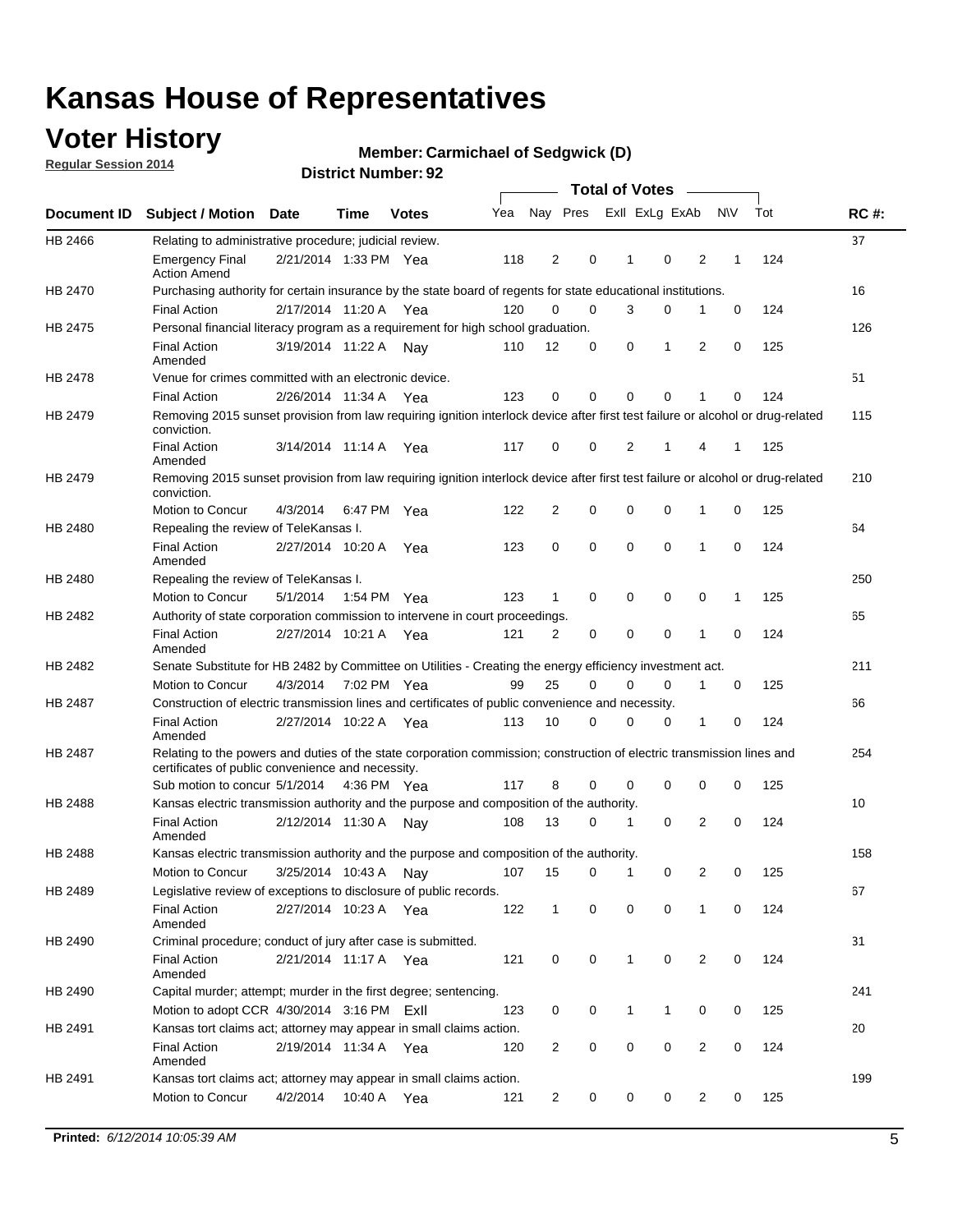### **Voter History**

**Regular Session 2014**

#### **Member: Carmichael of Sedgwick (D)**

|                |                                                                                                                                                                                                                                                        |                       |             | DISTRICT MAILINGLESS |     |          |          |                                    |             |                |              |     |              |
|----------------|--------------------------------------------------------------------------------------------------------------------------------------------------------------------------------------------------------------------------------------------------------|-----------------------|-------------|----------------------|-----|----------|----------|------------------------------------|-------------|----------------|--------------|-----|--------------|
| Document ID    | <b>Subject / Motion Date</b>                                                                                                                                                                                                                           |                       | Time        | <b>Votes</b>         | Yea |          | Nay Pres | Total of Votes –<br>Exll ExLg ExAb |             | N\V            |              | Tot | <b>RC#:</b>  |
| HB 2493        | Relating to surety regulation, appearance bonds and unlawful sexual relations.                                                                                                                                                                         |                       |             |                      |     |          |          |                                    |             |                |              |     | 23           |
|                | <b>Final Action</b><br>Amended                                                                                                                                                                                                                         | 2/20/2014 11:14 A Yea |             |                      | 113 | 10       | 0        | 0                                  | $\mathbf 0$ | $\mathbf 0$    | $\mathbf 1$  | 124 |              |
| HB 2495        | Concerning sentencing dispositions, probation and postrelease supervision.                                                                                                                                                                             |                       |             |                      |     |          |          |                                    |             |                |              |     | 24           |
|                | <b>Final Action</b><br>Amended                                                                                                                                                                                                                         | 2/20/2014 11:17 A     |             | Yea                  | 122 | 1        | 0        | 0                                  | 0           | $\mathbf 0$    | -1           | 124 |              |
| HB 2501        | Human trafficking and related crimes; penalties for buying sexual relations; records and reporting by courts; staff secure facility 25<br>requirements.                                                                                                |                       |             |                      |     |          |          |                                    |             |                |              |     |              |
|                | <b>Final Action</b><br>Amended                                                                                                                                                                                                                         | 2/20/2014 11:18 A Yea |             |                      | 123 | 0        | $\Omega$ | 0                                  | $\Omega$    | $\mathbf 0$    | 1            | 124 |              |
| HB 2502        | Allowing victim notification on status change of person confined.                                                                                                                                                                                      |                       |             |                      |     |          |          |                                    |             |                |              |     | 26           |
|                | <b>Final Action</b>                                                                                                                                                                                                                                    | 2/20/2014 11:20 A Yea |             |                      | 123 | 0        | 0        | 0                                  | 0           | $\mathbf 0$    |              | 124 |              |
| HB 2503        | Substitute for HB 2503 by Committee on Federal and State Affairs -- Carrying of concealed handguns by law enforcement<br>officers.                                                                                                                     |                       |             |                      |     |          |          |                                    |             |                |              |     | 230          |
|                | Final Action Sub Bill 4/5/2014                                                                                                                                                                                                                         |                       | 10:22A      | Yea                  | 119 | 1        | 0        | 0                                  | 0           |                |              | 125 |              |
| <b>HB 2504</b> | Repealing outdated provisions relating to the purchase of certain real estate by the department of corrections.                                                                                                                                        |                       |             |                      |     |          |          |                                    |             |                |              |     | 18           |
|                | <b>Final Action</b>                                                                                                                                                                                                                                    | 2/19/2014 11:31 A     |             | Yea                  | 122 | $\Omega$ | $\Omega$ | 0                                  | 0           | $\overline{2}$ | 0            | 124 |              |
| HB 2506        | Repealing K.S.A. 72-60b03, the effective date of the midwestern higher education compact act.                                                                                                                                                          |                       |             |                      |     |          |          |                                    |             |                |              |     | 52           |
|                | <b>Final Action</b>                                                                                                                                                                                                                                    | 2/26/2014 11:35 A Yea |             |                      | 122 | 1        | 0        | 0                                  | 0           | 1              | 0            | 124 |              |
| HB 2506        | Senate Substitute for HB 2506 by Committee on Ways and Means - Education; appropriations for FY 2014 and FY 2015 for<br>various state agencies; amendments concerning postsecondary education; amendments to provisions relating to school<br>finance. |                       |             |                      |     |          |          |                                    |             |                |              |     | 238          |
|                | Motion to Adopt CCR 4/6/2014                                                                                                                                                                                                                           |                       | 9:45 PM Nav |                      | 63  | 57       | 0        | 0                                  | 0           | 4              | $\mathbf{1}$ | 125 |              |
| HB 2509        | Emergency medical services amendments.                                                                                                                                                                                                                 |                       |             |                      |     |          |          |                                    |             |                |              |     | 101          |
|                | <b>Emergency Final</b><br><b>Action Amend</b>                                                                                                                                                                                                          | 2/27/2014 4:24 PM Yea |             |                      | 123 | 0        | $\Omega$ | $\Omega$                           | $\Omega$    | 1              | $\Omega$     | 124 |              |
| HB 2510        | Pharmacists and pharmacies; pharmacy technicians; registration and grounds for denial of registration.                                                                                                                                                 |                       |             |                      |     |          |          |                                    |             |                |              |     | 84           |
|                | <b>Emergency Final</b><br>Action                                                                                                                                                                                                                       | 2/27/2014 4:01 PM Yea |             |                      | 71  | 52       | $\Omega$ | 0                                  | 0           | 1              | 0            | 124 |              |
| HB 2511        | Liability for property tax on personal property; sale or abandonment of personal property.                                                                                                                                                             |                       |             |                      |     |          |          |                                    |             |                |              |     | 27           |
|                | <b>Final Action</b>                                                                                                                                                                                                                                    | 2/20/2014 11:21 A Yea |             |                      | 123 | $\Omega$ | 0        | 0                                  | 0           | 1              | 0            | 124 |              |
| HB 2514        | Exemption for Federal Home Loan Bank in certain insolvency proceedings involving insurance companies.                                                                                                                                                  |                       |             |                      |     |          |          |                                    |             |                |              |     | $\mathbf{2}$ |
|                | <b>Final Action</b>                                                                                                                                                                                                                                    | 2/10/2014 11:08 A     |             | Yea                  | 118 | $\Omega$ | $\Omega$ | 3                                  | 1           | 2              | 0            | 124 |              |
| HB 2515        | Insurance; confidentiality of work papers from analysis of analysis of financial regulation or market regulation of insurance<br>company or affiliates.                                                                                                |                       |             |                      |     |          |          |                                    |             |                |              |     | 82           |
|                | <b>Emergency Final</b><br>Action                                                                                                                                                                                                                       | 2/27/2014 3:58 PM Yea |             |                      | 123 | 0        | 0        | 0                                  | 0           | 1              | $\Omega$     | 124 |              |
| HB 2515        | Updating statutory references and making corresponding changes due to Executive Reorganization Order No. 41.                                                                                                                                           |                       |             |                      |     |          |          |                                    |             |                |              |     | 269          |
|                | Motion to Adopt CCR 5/2/2014 3:31 PM Nay                                                                                                                                                                                                               |                       |             |                      | 118 | 4        | 0        | 0                                  | 1           | 1              | 1            | 125 |              |
| HB 2516        | Amendments relating to health care provider liability insurance and to companies organized to provide such insurance.                                                                                                                                  |                       |             |                      |     |          |          |                                    |             |                |              |     | 3            |
|                | <b>Final Action</b><br>Amended                                                                                                                                                                                                                         | 2/10/2014 11:10 A Yea |             |                      | 118 | 0        | 0        | 3                                  | 1           | 2              | 0            | 124 |              |
| HB 2516        | Amendments relating to health care provider liability insurance and to companies organized to provide such insurance.                                                                                                                                  |                       |             |                      |     |          |          |                                    |             |                |              |     | 191          |
|                | Motion to Concur                                                                                                                                                                                                                                       | 3/31/2014 11:40 A Yea |             |                      | 121 | 0        | 0        | 1                                  | 0           | 2              | $\mathbf{1}$ | 125 |              |
| HB 2518        | Relating to ballot language statements.                                                                                                                                                                                                                |                       |             |                      |     |          |          |                                    |             |                |              |     | 40           |
|                | <b>Emergency Final</b><br><b>Action Amend</b>                                                                                                                                                                                                          | 2/21/2014 1:37 PM Yea |             |                      | 116 | 4        | 0        | 1                                  | 0           | 2              | 1            | 124 |              |
| HB 2525        | Kansas money transmitter act concerning change of controlling interest and notification.                                                                                                                                                               |                       |             |                      |     |          |          |                                    |             |                |              |     | 32           |
|                | <b>Final Action</b>                                                                                                                                                                                                                                    | 2/21/2014 11:18 A Yea |             |                      | 105 | 16       | 0        | 1                                  | 0           | 2              | 0            | 124 |              |
| HB 2525        | Kansas money transmitter act concerning change of controlling interest and notification.                                                                                                                                                               |                       |             |                      |     |          |          |                                    |             |                |              |     | 252          |
|                | Motion to Concur                                                                                                                                                                                                                                       | 5/1/2014              | 1:59 PM Yea |                      | 112 | 13       | 0        | 0                                  | 0           | 0              | 0            | 125 |              |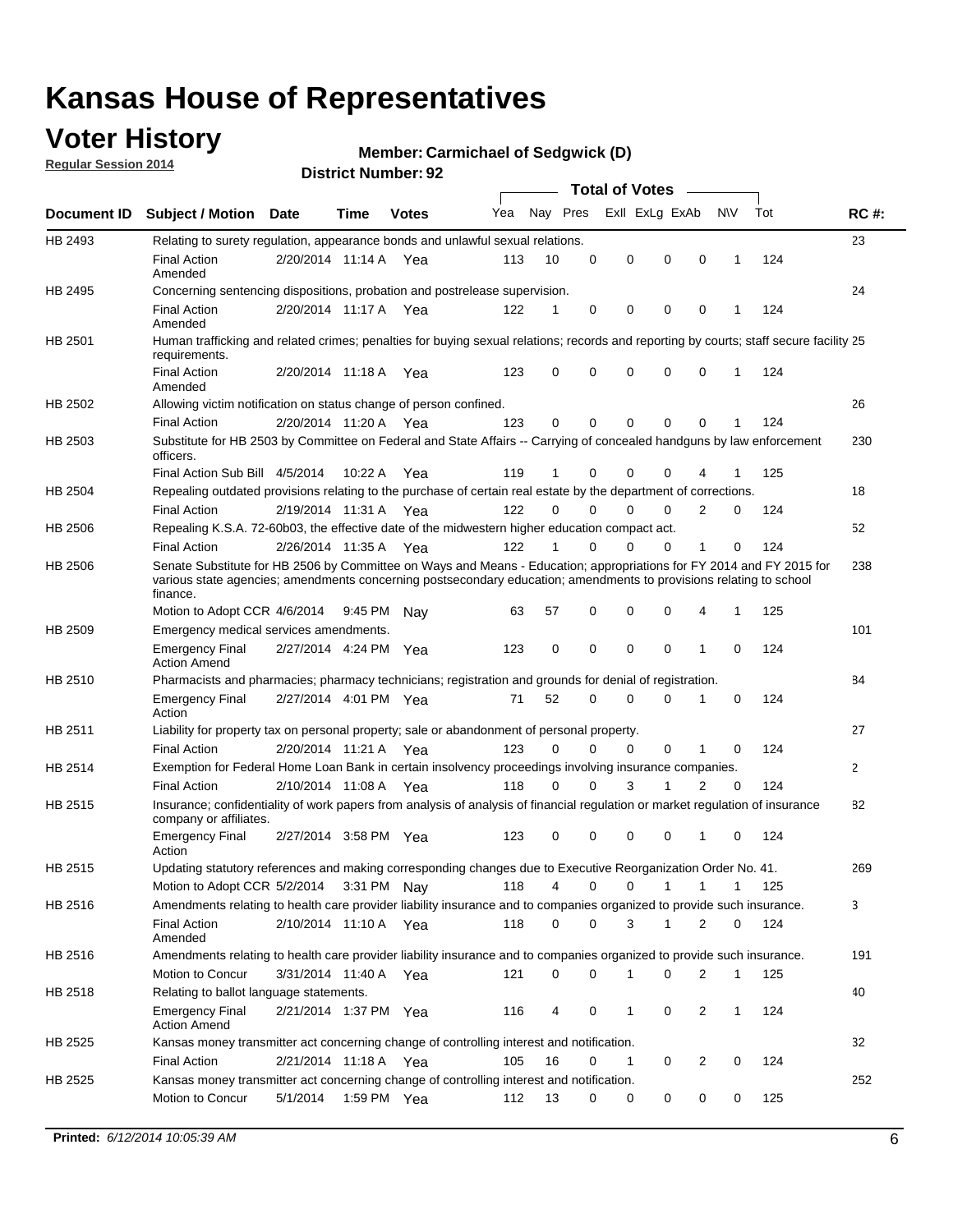#### **Voter History Regular Session 2014**

**Member: Carmichael of Sedgwick (D)** 

|         |                                                                                                                                                                                                                                                                                                                                           |                       |      | DISTRICT MAILINGL. 32 |     |    |             | <b>Total of Votes</b> |             | $\sim$         |                |           |     |             |
|---------|-------------------------------------------------------------------------------------------------------------------------------------------------------------------------------------------------------------------------------------------------------------------------------------------------------------------------------------------|-----------------------|------|-----------------------|-----|----|-------------|-----------------------|-------------|----------------|----------------|-----------|-----|-------------|
|         | Document ID Subject / Motion                                                                                                                                                                                                                                                                                                              | <b>Date</b>           | Time | <b>Votes</b>          | Yea |    | Nay Pres    |                       |             | Exll ExLg ExAb |                | <b>NV</b> | Tot | <b>RC#:</b> |
| HB 2533 | Changing interest credit amounts, member distributions upon termination or death and retirement annuities under the KPERS 42<br>Act of 2015.                                                                                                                                                                                              |                       |      |                       |     |    |             |                       |             |                |                |           |     |             |
|         | <b>Emergency Final</b><br><b>Action Amend</b>                                                                                                                                                                                                                                                                                             | 2/21/2014 1:40 PM     |      | Nav                   | 94  | 26 | 0           |                       | 1           | 0              | 2              | 1         | 124 |             |
| HB 2537 | Eliminating font size and type requirement for disclosure statements contained in insurance contracts and explanatory<br>materials printed in any language other than English.                                                                                                                                                            |                       |      |                       |     |    |             |                       |             |                |                |           |     | 81          |
|         | <b>Emergency Final</b><br>Action                                                                                                                                                                                                                                                                                                          | 2/27/2014 3:56 PM Yea |      |                       | 119 | 4  | 0           |                       | $\mathbf 0$ | 0              | 1              | 0         | 124 |             |
| HB 2537 | Insurance; eliminating font and type requirements for certain non-English insurance documents; confidentiality of certain<br>documents; continuation of health insurance for spouse and children of certain emergency personnel and employees of the<br>department of corrections; purchase of certain insurance by the state fair board. |                       |      |                       |     |    |             |                       |             |                |                |           |     | 249         |
|         | Motion to adopt CCR 4/30/2014 3:58 PM ExII                                                                                                                                                                                                                                                                                                |                       |      |                       | 122 | 0  | 0           |                       | 1           | 1              | 0              | 1         | 125 |             |
| HB 2538 | Giving landowner right of first refusal for antlers of deer illegally shot on landowner's property.                                                                                                                                                                                                                                       |                       |      |                       |     |    |             |                       |             |                |                |           |     | 102         |
|         | <b>Emergency Final</b><br><b>Action Amend</b>                                                                                                                                                                                                                                                                                             | 2/27/2014 4:26 PM Yea |      |                       | 106 | 17 | 0           |                       | $\mathbf 0$ | 0              | 1              | 0         | 124 |             |
| HB 2541 | Substitute for HB2541 by Committee on Local Government—plastic bottles and containers; labeling; solid waste landfill<br>restrictions.                                                                                                                                                                                                    |                       |      |                       |     |    |             |                       |             |                |                |           |     | 121         |
|         | Final Action Sub Bill 3/17/2014 11:21 A Yea                                                                                                                                                                                                                                                                                               |                       |      |                       | 102 | 21 | 0           |                       | $\mathbf 0$ | 0              | $\overline{2}$ | 0         | 125 |             |
| HB 2542 | Property tax exemption for amateur-built aircraft.                                                                                                                                                                                                                                                                                        |                       |      |                       |     |    |             |                       |             |                |                |           |     | 112         |
|         | <b>Final Action</b><br>Amended                                                                                                                                                                                                                                                                                                            | 3/13/2014 11:22 A Yea |      |                       | 116 | 4  | $\mathbf 0$ |                       | $\mathbf 1$ | 1              | $\overline{2}$ | 1         | 125 |             |
| HB 2544 | Authorizing postsecondary educational institutions to enter into the state authorization reciprocity agreement to provide<br>distance education.                                                                                                                                                                                          |                       |      |                       |     |    |             |                       |             |                |                |           |     | 17          |
|         | <b>Final Action</b>                                                                                                                                                                                                                                                                                                                       | 2/17/2014 11:21 A Yea |      |                       | 120 | 0  | 0           |                       | 3           | 0              | 1              | 0         | 124 |             |
| HB 2545 | Extending sunset date on certain agriculture fees from July 1, 2015, to July 1, 2019.                                                                                                                                                                                                                                                     |                       |      |                       |     |    |             |                       |             |                |                |           |     | 68          |
|         | <b>Final Action</b><br>Amended                                                                                                                                                                                                                                                                                                            | 2/27/2014 10:25 A Yea |      |                       | 99  | 24 | 0           |                       | $\mathbf 0$ | $\Omega$       | 1              | 0         | 124 |             |
| HB 2547 | Changing the map copy requirement in mining permit application.                                                                                                                                                                                                                                                                           |                       |      |                       |     |    |             |                       |             |                |                |           |     | 53          |
|         | <b>Final Action</b>                                                                                                                                                                                                                                                                                                                       | 2/26/2014 11:36 A Yea |      |                       | 123 | 0  | 0           |                       | $\mathbf 0$ | 0              | 1              | 0         | 124 |             |
| HB 2548 | Creating the water program management fund and transferring the air quality fee fund.                                                                                                                                                                                                                                                     |                       |      |                       |     |    |             |                       |             |                |                |           |     | 46          |
|         | <b>Emergency Final</b><br>Action                                                                                                                                                                                                                                                                                                          | 2/21/2014 1:46 PM Yea |      |                       | 119 | 1  | 0           |                       | 1           | $\mathbf 0$    | 2              | 1         | 124 |             |
| HB 2549 | Allowing burial of hazardous waste on-site.                                                                                                                                                                                                                                                                                               |                       |      |                       |     |    |             |                       |             |                |                |           |     | 54          |
|         | <b>Final Action</b>                                                                                                                                                                                                                                                                                                                       | 2/26/2014 11:38 A     |      | Yea                   | 123 | 0  | 0           |                       | $\mathbf 0$ | 0              | 1              | 0         | 124 |             |
| HB 2550 | Repeal of the atmospheric mercury deposition monitoring network.                                                                                                                                                                                                                                                                          |                       |      |                       |     |    |             |                       |             |                |                |           |     | 33          |
|         | <b>Final Action</b>                                                                                                                                                                                                                                                                                                                       | 2/21/2014 11:20 A     |      | Nav                   | 92  | 29 | 0           |                       | 1           | 0              | 2              | 0         | 124 |             |
| HB 2551 | Repealing regulation of PCB disposal facilities.                                                                                                                                                                                                                                                                                          |                       |      |                       |     |    |             |                       |             |                |                |           |     | 47          |
|         | <b>Emergency Final</b><br><b>Action Amend</b>                                                                                                                                                                                                                                                                                             | 2/21/2014 1:47 PM Nay |      |                       | 100 | 20 | 0           |                       | 1           | 0              | 2              | 1         | 124 |             |
| HB 2551 | Repealing the regulation of PCB disposal facilities; making changes to the atmospheric mercury deposition monitoring network 271<br>and the disposal of plastic bottles, containers and solid waste.                                                                                                                                      |                       |      |                       |     |    |             |                       |             |                |                |           |     |             |
|         | Motion to Adopt CCR 5/2/2014 3:45 PM Yea                                                                                                                                                                                                                                                                                                  |                       |      |                       | 105 | 17 | 0           |                       | 0           | 1              | 1              | 1         | 125 |             |
| HB 2552 | Managed care organizations, prompt payment.                                                                                                                                                                                                                                                                                               |                       |      |                       |     |    |             |                       |             |                |                |           |     | 69          |
|         | <b>Final Action</b><br>Amended                                                                                                                                                                                                                                                                                                            | 2/27/2014 10:26 A Yea |      |                       | 123 | 0  | 0           |                       | 0           | 0              | 1              | 0         | 124 |             |
| HB 2552 | Kansas medical assistance program; managed care organizations; consent for expansion of certain medicaid services.                                                                                                                                                                                                                        |                       |      |                       |     |    |             |                       |             |                |                |           |     | 225         |
|         | Motion to Concur                                                                                                                                                                                                                                                                                                                          | 4/4/2014              |      | 6:13 PM Nay           | 68  | 54 | 0           |                       | $\Omega$    | 1              | 2              | 0         | 125 |             |
| HB 2553 | Health care compact.                                                                                                                                                                                                                                                                                                                      |                       |      |                       |     |    |             |                       |             |                |                |           |     | 141         |
|         | <b>Final Action</b>                                                                                                                                                                                                                                                                                                                       | 3/24/2014 10:15 A     |      | Nay                   | 74  | 48 | 0           |                       | $\mathbf 0$ | 0              | 3              | 0         | 125 |             |
| HB 2555 | Release of information in support of arrest warrants and search warrants.                                                                                                                                                                                                                                                                 |                       |      |                       |     |    |             |                       |             |                |                |           |     | 86          |
|         | <b>Emergency Final</b><br><b>Action Amend</b>                                                                                                                                                                                                                                                                                             | 2/27/2014 4:04 PM Yea |      |                       | 113 | 10 | 0           |                       | 0           | 0              | $\mathbf{1}$   | 0         | 124 |             |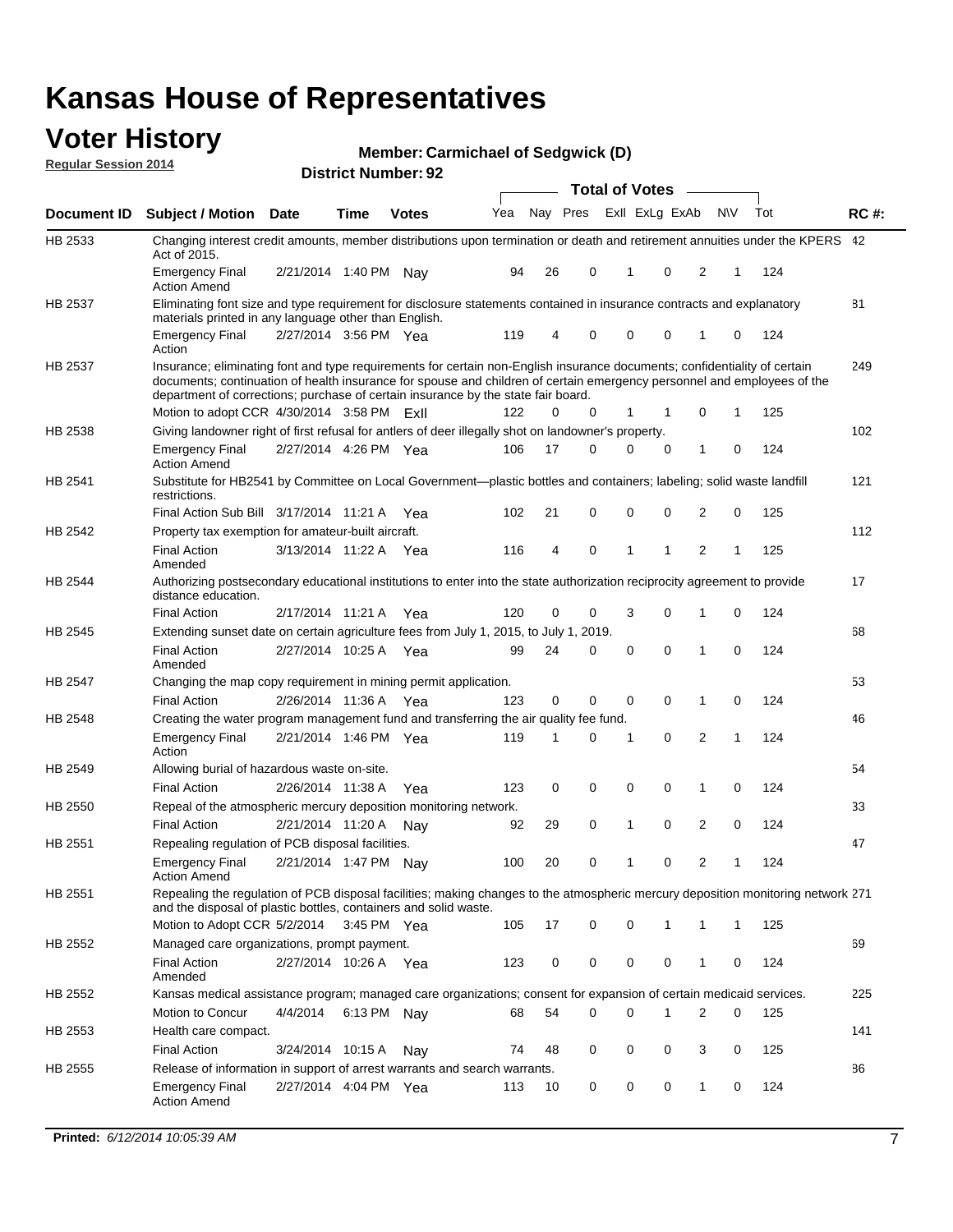### **Voter History**

**Regular Session 2014**

#### **Member: Carmichael of Sedgwick (D)**

|                |                                                                                                                                                                                                                                                                                                                                                           |                       |         |              |     |          |   | <b>Total of Votes</b> |          |   |             |     |             |
|----------------|-----------------------------------------------------------------------------------------------------------------------------------------------------------------------------------------------------------------------------------------------------------------------------------------------------------------------------------------------------------|-----------------------|---------|--------------|-----|----------|---|-----------------------|----------|---|-------------|-----|-------------|
|                | Document ID Subject / Motion                                                                                                                                                                                                                                                                                                                              | Date                  | Time    | <b>Votes</b> | Yea | Nay Pres |   | Exll ExLg ExAb        |          |   | <b>NV</b>   | Tot | <b>RC#:</b> |
| HB 2557        | Changing penalties for certain taxpayers who file incorrect returns under Kansas income tax act.                                                                                                                                                                                                                                                          |                       |         |              |     |          |   |                       |          |   |             |     | 21          |
|                | <b>Final Action</b><br>Amended                                                                                                                                                                                                                                                                                                                            | 2/19/2014 11:35 A     |         | Yea          | 122 | 0        | 0 | 0                     | 0        | 2 | 0           | 124 |             |
| HB 2561        | Licensure of pharmacists and registration of pharmacy interns by board of pharmacy.                                                                                                                                                                                                                                                                       |                       |         |              |     |          |   |                       |          |   |             |     | 55          |
|                | <b>Final Action</b>                                                                                                                                                                                                                                                                                                                                       | 2/26/2014 11:39 A Yea |         |              | 105 | 18       | 0 | 0                     | 0        | 1 | 0           | 124 |             |
| HB 2564        | Requiring 60-day wait before re-employment for retirement benefit eligibility.                                                                                                                                                                                                                                                                            |                       |         |              |     |          |   |                       |          |   |             |     | 43          |
|                | <b>Emergency Final</b><br>Action                                                                                                                                                                                                                                                                                                                          | 2/21/2014 1:41 PM Yea |         |              | 120 | 0        | 0 | 1                     | 0        | 2 | 1           | 124 |             |
| HB 2566        | Requiring court fee for forensic audio and video examination services.                                                                                                                                                                                                                                                                                    |                       |         |              |     |          |   |                       |          |   |             |     | 93          |
|                | <b>Emergency Final</b><br>Action                                                                                                                                                                                                                                                                                                                          | 2/27/2014 4:12 PM Yea |         |              | 123 | 0        | 0 | 0                     | 0        | 1 | $\mathbf 0$ | 124 |             |
| HB 2568        | Domestic relations; Kansas family law code; child support guidelines.                                                                                                                                                                                                                                                                                     |                       |         |              |     |          |   |                       |          |   |             |     | 70          |
|                | <b>Final Action</b><br>Amended                                                                                                                                                                                                                                                                                                                            | 2/27/2014 10:27 A     |         | Yea          | 123 | 0        | 0 | 0                     | 0        | 1 | 0           | 124 |             |
| HB 2568        | Domestic relations; Kansas family law code; child support guidelines.                                                                                                                                                                                                                                                                                     |                       |         |              |     |          |   |                       |          |   |             |     | 268         |
|                | Motion to adopt CCR 5/2/2014 3:28 PM Yea                                                                                                                                                                                                                                                                                                                  |                       |         |              | 123 | 0        | 0 | 0                     | 1        | 1 | $\mathbf 0$ | 125 |             |
| HB 2576        | Employment security law; creation of "new employer rate."                                                                                                                                                                                                                                                                                                 |                       |         |              |     |          |   |                       |          |   |             |     | 71          |
|                | <b>Final Action</b><br>Amended                                                                                                                                                                                                                                                                                                                            | 2/27/2014 10:28 A     |         | Yea          | 123 | 0        | 0 | 0                     | 0        | 1 | $\mathbf 0$ | 124 |             |
| HB 2576        | Employment security law; creation of "new employer rate."                                                                                                                                                                                                                                                                                                 |                       |         |              |     |          |   |                       |          |   |             |     | 159         |
|                | Motion to Concur                                                                                                                                                                                                                                                                                                                                          | 3/25/2014 10:47 A     |         | Yea          | 122 | 0        | 0 | 1                     | 0        | 2 | 0           | 125 |             |
| <b>HB 2577</b> | Allowing parents to remain anonymous when surrendering an infant under the newborn protection act.                                                                                                                                                                                                                                                        |                       |         |              |     |          |   |                       |          |   |             |     | 56          |
|                | <b>Final Action</b><br>Amended                                                                                                                                                                                                                                                                                                                            | 2/26/2014 11:41 A Yea |         |              | 123 | $\Omega$ | 0 | 0                     | 0        | 1 | 0           | 124 |             |
| HB 2577        | Allowing parents to remain anonymous when surrendering an infant under the newborn protection act.                                                                                                                                                                                                                                                        |                       |         |              |     |          |   |                       |          |   |             |     | 220         |
|                | Motion to Concur                                                                                                                                                                                                                                                                                                                                          | 4/4/2014              | 11:45 A | Yea          | 121 | 0        | 0 |                       | 1        | 1 | 1           | 125 |             |
| HB 2578        | Certification by chief law enforcement officer for transfer of a firearm when required by federal law.                                                                                                                                                                                                                                                    |                       |         |              |     |          |   |                       |          |   |             |     | 122         |
|                | <b>Final Action</b><br>Amended                                                                                                                                                                                                                                                                                                                            | 3/17/2014 11:22 A     |         | Yea          | 123 | $\Omega$ | 0 | 0                     | 0        | 2 | 0           | 125 |             |
| HB 2578        | Regulating the possession of weapons.                                                                                                                                                                                                                                                                                                                     |                       |         |              |     |          |   |                       |          |   |             |     | 235         |
|                | Motion to Adopt CCR 4/5/2014 4:40 PM Yea                                                                                                                                                                                                                                                                                                                  |                       |         |              | 102 | 19       | 0 | 0                     | $\Omega$ | 4 | 0           | 125 |             |
| HB 2580        | Specifying the duties of the state fire marshal relating to regional emergency response teams for hazardous materials and<br>search and rescue incidents.                                                                                                                                                                                                 |                       |         |              |     |          |   |                       |          |   |             |     | 72          |
|                | <b>Final Action</b><br>Amended                                                                                                                                                                                                                                                                                                                            | 2/27/2014 10:29 A     |         | Yea          | 113 | 10       | 0 | 0                     | 0        | 1 | 0           | 124 |             |
| HB 2580        | Kansas Real Estate Appraisal Board; licensee fingerprinting and criminal background checks.                                                                                                                                                                                                                                                               |                       |         |              |     |          |   |                       |          |   |             |     | 272         |
|                | Motion to adopt CCR 5/2/2014                                                                                                                                                                                                                                                                                                                              |                       |         | 3:49 PM Yea  | 115 | 7        | 0 | 0                     | 1        | 1 | 1           | 125 |             |
| HB 2582        | Creating an exemption from food establishment licensing for churches.                                                                                                                                                                                                                                                                                     |                       |         |              |     |          |   |                       |          |   |             |     | 57          |
|                | <b>Final Action</b>                                                                                                                                                                                                                                                                                                                                       | 2/26/2014 11:42 A Yea |         |              | 123 | 0        | 0 | 0                     | 0        | 1 | 0           | 124 |             |
| HB 2588        | Child in need of care; juvenile offenders; permanent custodians.                                                                                                                                                                                                                                                                                          |                       |         |              |     |          |   |                       |          |   |             |     | 94          |
|                | <b>Emergency Final</b><br><b>Action Amend</b>                                                                                                                                                                                                                                                                                                             | 2/27/2014 4:14 PM Yea |         |              | 123 | 0        | 0 | 0                     | 0        | 1 | 0           | 124 |             |
| HB 2588        | Senate Substitute for HB 2588 by Committee on Judiciary - Concerning children and minors; relating to children in need of<br>care; placement in juvenile detention facilities; permanent custodians; relating to juvenile offenders; alternative adjudication;<br>youth residential centers and services; risk assessment; sentencing; good time credits. |                       |         |              |     |          |   |                       |          |   |             |     | 244         |
|                | Motion to adopt CCR 4/30/2014 3:36 PM FxII                                                                                                                                                                                                                                                                                                                |                       |         |              | 123 | 0        | 0 | 1                     | 1        | 0 | 0           | 125 |             |
| HB 2591        | Requiring certain audit reports to be filed electronically and to be filed only with the department of administration.                                                                                                                                                                                                                                    |                       |         |              |     |          |   |                       |          |   |             |     | 58          |
|                | <b>Final Action</b>                                                                                                                                                                                                                                                                                                                                       | 2/26/2014 11:43 A Yea |         |              | 123 | 0        | 0 | 0                     | 0        | 1 | 0           | 124 |             |
| HB 2595        | State fossils; the tylosaurus and the pteranodon.                                                                                                                                                                                                                                                                                                         |                       |         |              |     |          |   |                       |          |   |             |     | 73          |
|                | <b>Final Action</b><br>Amended                                                                                                                                                                                                                                                                                                                            | 2/27/2014 10:31 A Nay |         |              | 96  | 27       | 0 | 0                     | 0        | 1 | 0           | 124 |             |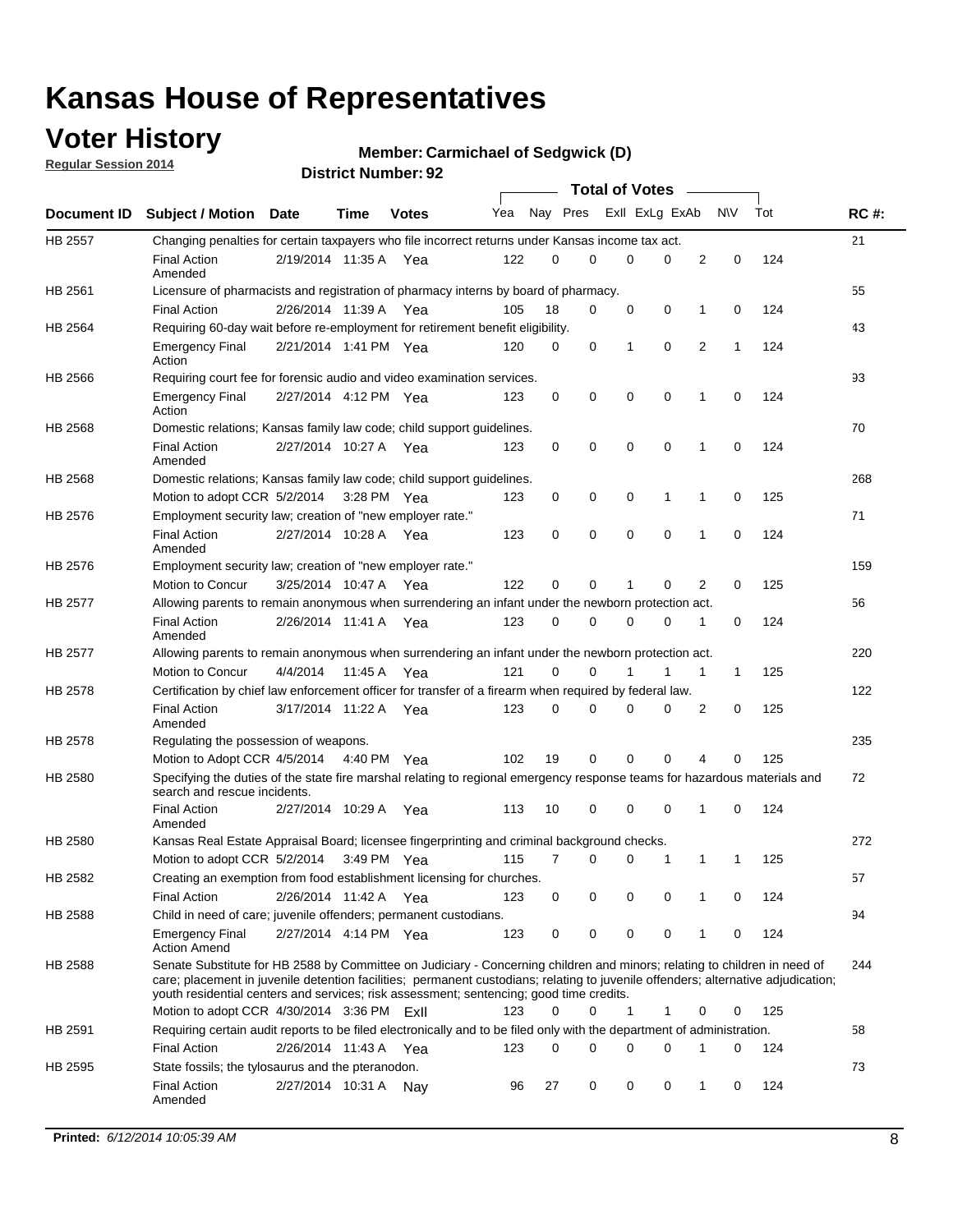### **Voter History**

**Regular Session 2014**

**Member: Carmichael of Sedgwick (D)** 

|                |                                                                                                                                                                                                                                       |                       |             | DISTICT MAILINGL. 32 |     |                |             | <b>Total of Votes</b> |              |           |   |     |             |
|----------------|---------------------------------------------------------------------------------------------------------------------------------------------------------------------------------------------------------------------------------------|-----------------------|-------------|----------------------|-----|----------------|-------------|-----------------------|--------------|-----------|---|-----|-------------|
| Document ID    | <b>Subject / Motion</b>                                                                                                                                                                                                               | <b>Date</b>           | Time        | <b>Votes</b>         | Yea |                | Nay Pres    | Exll ExLg ExAb        |              | <b>NV</b> |   | Tot | <b>RC#:</b> |
| HB 2596        | Computation of retirement benefits when a state officer or employee is placed on furlough or has reduction in compensation.                                                                                                           |                       |             |                      |     |                |             |                       |              |           |   |     | 74          |
|                | <b>Final Action</b>                                                                                                                                                                                                                   | 2/27/2014 10:33 A     |             | Yea                  | 123 | 0              | $\Omega$    | 0                     | $\Omega$     |           | 0 | 124 |             |
| HB 2596        | Computation of retirement benefits when a state officer or employee is placed on furlough or has reduction in<br>compensation.                                                                                                        |                       |             |                      |     |                |             |                       |              |           |   |     | 246         |
|                | Motion to adopt CCR $4/30/2014$ 3:45 PM                                                                                                                                                                                               |                       |             | ExII                 | 123 | 0              | 0           | 1                     | 1            | 0         | 0 | 125 |             |
| <b>HB 2597</b> | Municipal recycling services                                                                                                                                                                                                          |                       |             |                      |     |                |             |                       |              |           |   |     | 97          |
|                | <b>Emergency Final</b><br><b>Action Amend</b>                                                                                                                                                                                         | 2/27/2014 4:20 PM Yea |             |                      | 105 | 18             | $\mathbf 0$ | $\mathbf 0$           | $\mathbf 0$  | 1         | 0 | 124 |             |
| HB 2599        | Authorizing the secretary of state to grant an easement to the unified government of Wyandotte county.                                                                                                                                |                       |             |                      |     |                |             |                       |              |           |   |     | 22          |
|                | <b>Final Action</b>                                                                                                                                                                                                                   | 2/19/2014 11:37 A     |             | Yea                  | 120 | $\overline{2}$ | $\mathbf 0$ | 0                     | $\Omega$     | 2         | 0 | 124 |             |
| HB 2599        | Authorizing the secretary of state to grant an easement to the unified government of Wyandotte county.                                                                                                                                |                       |             |                      |     |                |             |                       |              |           |   |     | 118         |
|                | Motion to Concur                                                                                                                                                                                                                      | 3/14/2014 11:25 A     |             | Yea                  | 118 | $\Omega$       | 0           | $\overline{2}$        | 1            | 4         | 0 | 125 |             |
| HB 2602        | Increasing the percentage of unclassified employees allowed to be employed by KPERS from 25% to 50%.                                                                                                                                  |                       |             |                      |     |                |             |                       |              |           |   |     | 44          |
|                | <b>Emergency Final</b><br>Action                                                                                                                                                                                                      | 2/21/2014 1:43 PM Yea |             |                      | 107 | 13             | 0           | 1                     | $\Omega$     | 2         | 1 | 124 |             |
| HB 2602        | Increasing the percentage of unclassified employees allowed to be employed by KPERS from 25% to 50%.                                                                                                                                  |                       |             |                      |     |                |             |                       |              |           |   |     | 195         |
|                | Motion to Concur                                                                                                                                                                                                                      | 4/1/2014              | 10:57 A     | Nav                  | 108 | 15             | 0           | 1                     | 0            | 1         | 0 | 125 |             |
| HB 2609        | Practice of pharmacy; filling and refilling of prescriptions.                                                                                                                                                                         |                       |             |                      |     |                |             |                       |              |           |   |     | 105         |
|                | <b>Emergency Final</b><br><b>Action Amend</b>                                                                                                                                                                                         | 2/27/2014 4:29 PM Yea |             |                      | 123 | 0              | $\mathbf 0$ | $\mathbf 0$           | $\Omega$     | 1         | 0 | 124 |             |
| HB 2611        | Conduct of dental offices.                                                                                                                                                                                                            |                       |             |                      |     |                |             |                       |              |           |   |     | 83          |
|                | <b>Emergency Final</b><br>Action                                                                                                                                                                                                      | 2/27/2014 3:59 PM Yea |             |                      | 123 | 0              | $\mathbf 0$ | $\mathbf 0$           | $\mathbf 0$  | 1         | 0 | 124 |             |
| HB 2612        | Relating to district judge and district magistrate judge vacancies.                                                                                                                                                                   |                       |             |                      |     |                |             |                       |              |           |   |     | 75          |
|                | <b>Final Action</b><br>Amended                                                                                                                                                                                                        | 2/27/2014 10:34 A     |             | Yea                  | 106 | 17             | $\mathbf 0$ | $\mathbf 0$           | $\mathbf 0$  | 1         | 0 | 124 |             |
| HB 2613        | Relating to the issuance of stillbirth and unborn child's death certificates.                                                                                                                                                         |                       |             |                      |     |                |             |                       |              |           |   |     | 103         |
|                | <b>Emergency Final</b><br><b>Action Amend</b>                                                                                                                                                                                         | 2/27/2014 4:27 PM Yea |             |                      | 122 | 1              | 0           | $\mathbf 0$           | $\Omega$     | 1         | 0 | 124 |             |
| HB 2615        | Substitute for HB 2615 by Committee on Commerce, Labor and Economic Development - Workers compensation assigned<br>risk pool.                                                                                                         |                       |             |                      |     |                |             |                       |              |           |   |     | 185         |
|                | EFA Sub Bill<br>Amended                                                                                                                                                                                                               | 3/26/2014 3:42 PM Yea |             |                      | 98  | 25             | 0           | 1                     | $\mathbf 0$  | 1         | 0 | 125 |             |
| HB 2616        | Secretary of labor; explore agreement to allow state of Kansas to enforce OSHA standards.                                                                                                                                             |                       |             |                      |     |                |             |                       |              |           |   |     | 92          |
|                | <b>Emergency Final</b><br>Action                                                                                                                                                                                                      | 2/27/2014 4:11 PM Nay |             |                      | 93  | 30             | 0           | 0                     | 0            | 1         | 0 | 124 |             |
| HB 2616        | Senate Substitute for HB 2616 by Committee on Commerce - Secretary of labor directed to study state enforcement of OSHA 261<br>standards.                                                                                             |                       |             |                      |     |                |             |                       |              |           |   |     |             |
|                | Motion to Concur                                                                                                                                                                                                                      | 5/2/2014              | 11:47 A Nay |                      | 94  | 30             | 0           | 0                     | 1            | 0         | 0 | 125 |             |
| HB 2633        | Substitute for HB 2633 by Committee on Corrections and Juvenile Justice - Juvenile offenders; youth residential centers and<br>services; risk assessment; raising the age for prosecution as an adult; sentencing; good time credits. |                       |             |                      |     |                |             |                       |              |           |   |     | 106         |
|                | <b>EFA Sub Bill</b><br>Amended                                                                                                                                                                                                        | 2/27/2014 4:31 PM Yea |             |                      | 122 | 1              | 0           | $\Omega$              | 0            | 1         | 0 | 124 |             |
| HB 2636        | Secretary of health and environment and air quality standards.                                                                                                                                                                        |                       |             |                      |     |                |             |                       |              |           |   |     | 45          |
|                | <b>Emergency Final</b><br><b>Action Amend</b>                                                                                                                                                                                         | 2/21/2014 1:44 PM Nav |             |                      | 89  | 31             | 0           | 1                     | 0            | 2         | 1 | 124 |             |
| HB 2636        | Secretary of health and environment and air quality standards.                                                                                                                                                                        |                       |             |                      |     |                |             |                       |              |           |   |     | 212         |
|                | Sub motion to concur 4/3/2014                                                                                                                                                                                                         |                       | 7:20 PM Nav |                      | 121 | 3              | 0           | 0                     | 0            |           | 0 | 125 |             |
| HB 2642        | Income tax deduction for net gain on the sale of certain horses, cattle or livestock; income tax credit for expenditures to make 131                                                                                                  |                       |             |                      |     |                |             |                       |              |           |   |     |             |
|                | dwelling or facility accessible for persons with a disability.<br><b>Final Action</b>                                                                                                                                                 | 3/20/2014 11:17 A Yea |             |                      | 123 | 0              | 0           | 0                     | $\mathbf{1}$ | 1         | 0 | 125 |             |
|                | Amended                                                                                                                                                                                                                               |                       |             |                      |     |                |             |                       |              |           |   |     |             |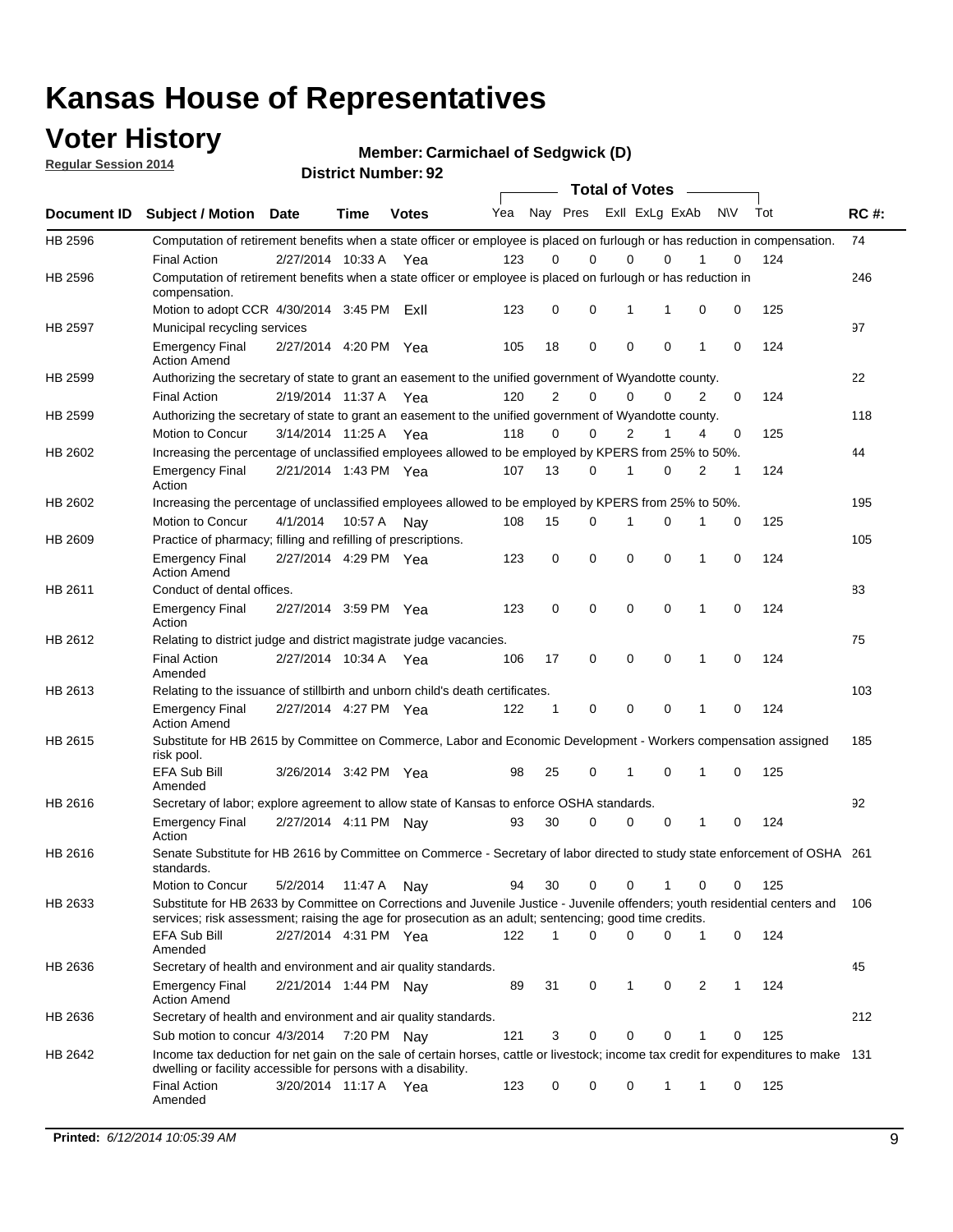#### **Voter History Member:**

| VULEI FIISLUI Y<br><b>Regular Session 2014</b> |                                                                                                                                                                                                                                                                                                                                                                                                                               |          |                       |                            | <b>Member: Carmichael of Sedgwick (D)</b> |          |                         |                       |             |   |             |     |             |
|------------------------------------------------|-------------------------------------------------------------------------------------------------------------------------------------------------------------------------------------------------------------------------------------------------------------------------------------------------------------------------------------------------------------------------------------------------------------------------------|----------|-----------------------|----------------------------|-------------------------------------------|----------|-------------------------|-----------------------|-------------|---|-------------|-----|-------------|
|                                                |                                                                                                                                                                                                                                                                                                                                                                                                                               |          |                       | <b>District Number: 92</b> |                                           |          |                         | <b>Total of Votes</b> |             |   |             |     |             |
| Document ID                                    | <b>Subject / Motion Date</b>                                                                                                                                                                                                                                                                                                                                                                                                  |          | Time                  | <b>Votes</b>               | Yea                                       |          | Nay Pres ExII ExLg ExAb |                       |             |   | <b>NV</b>   | Tot | <b>RC#:</b> |
| HB 2643                                        | Property tax; classification of commercial and industrial machinery and equipment as personal property; reclassification of<br>property upon termination of IRB tax exemption; use of independent appraisers to appraiser certain                                                                                                                                                                                             |          |                       |                            |                                           |          |                         |                       |             |   |             |     | 164         |
|                                                | <b>Final Action</b><br>Amended                                                                                                                                                                                                                                                                                                                                                                                                |          | 3/26/2014 10:56 A Yea |                            | 123                                       |          | 0<br>$\Omega$           | 1                     | $\Omega$    | 1 | $\mathbf 0$ | 125 |             |
| HB 2643                                        | Property tax; classification of commercial and industrial machinery and equipment as personal property; reclassification of<br>property upon termination of IRB tax exemption; use of independent appraisers to appraiser certain complex property; motor<br>vehicles, members of military; mortgage registration tax phase out and replacement with fees; county clerk technology fund;<br>county treasurer technology fund. |          |                       |                            |                                           |          |                         |                       |             |   |             |     | 274         |
|                                                | Motion to Concur                                                                                                                                                                                                                                                                                                                                                                                                              | 5/2/2014 |                       | 5:12 PM Nay                | 16                                        | 108      | $\Omega$                | 0                     | $\Omega$    |   | 0           | 125 |             |
| HB 2643                                        | Property tax; classification of commercial and industrial machinery and equipment as personal property; reclassification of<br>property upon termination of IRB tax exemption; use of independent appraisers to appraiser certain complex property; motor<br>vehicles, members of military; mortgage registration tax phase out and replacement with fees; county clerk technology fund;<br>county treasurer technology fund. |          |                       |                            |                                           |          |                         |                       |             |   |             |     | 286         |
|                                                | Motion to adopt CCR 5/3/2014                                                                                                                                                                                                                                                                                                                                                                                                  |          |                       | 1:53 AM Yea                | 70                                        | 53       | $\mathbf 0$             | 0                     | $\mathbf 0$ | 1 | 1           | 125 |             |
| HB 2648                                        | Property tax exemption for levees.                                                                                                                                                                                                                                                                                                                                                                                            |          |                       |                            |                                           |          |                         |                       |             |   |             |     | 100         |
|                                                | <b>Emergency Final</b><br><b>Action Amend</b>                                                                                                                                                                                                                                                                                                                                                                                 |          | 2/27/2014 4:23 PM Yea |                            | 100                                       | 23       | $\mathbf 0$             | $\mathbf 0$           | $\mathbf 0$ | 1 | $\mathbf 0$ | 124 |             |
| HB 2651                                        | County law library.                                                                                                                                                                                                                                                                                                                                                                                                           |          |                       |                            |                                           |          |                         |                       |             |   |             |     | 76          |
|                                                | <b>Final Action</b><br>Amended                                                                                                                                                                                                                                                                                                                                                                                                |          | 2/27/2014 10:38 A     | Yea                        | 82                                        | 41       | $\Omega$                | $\mathbf 0$           | $\mathbf 0$ | 1 | $\Omega$    | 124 |             |
| HB 2655                                        | Allowing veterans with PTSD to seek mental health treatment upon certain convictions.                                                                                                                                                                                                                                                                                                                                         |          |                       |                            |                                           |          |                         |                       |             |   |             |     | 77          |
|                                                | <b>Final Action</b><br>Amended                                                                                                                                                                                                                                                                                                                                                                                                |          | 2/27/2014 10:40 A Yea |                            | 123                                       | $\Omega$ | $\Omega$                | $\mathbf 0$           | $\mathbf 0$ | 1 | $\Omega$    | 124 |             |
| HB 2655                                        | Senate Substitute for HB 2655 by Committee on Judiciary - Allowing veterans with PTSD to seek mental health treatment<br>upon certain convictions; also amending the crimes of interference with law enforcement and giving a false alarm.                                                                                                                                                                                    |          |                       |                            |                                           |          |                         |                       |             |   |             |     | 224         |
|                                                | Motion to Concur                                                                                                                                                                                                                                                                                                                                                                                                              | 4/4/2014 |                       | 5:42 PM Yea                | 122                                       |          | $\Omega$<br>$\Omega$    | $\Omega$              |             | 2 | $\Omega$    | 125 |             |
| HB 2656                                        | Authorizing the state of Kansas to pay the death gratuity benefit to the designated survivor of a Kansas service member during 48<br>a federal government shutdown and providing for reimbursement to the state                                                                                                                                                                                                               |          |                       |                            |                                           |          |                         |                       |             |   |             |     |             |
|                                                | <b>Final Action</b>                                                                                                                                                                                                                                                                                                                                                                                                           |          | 2/26/2014 11:27 A Yea |                            | 123                                       |          | 0<br>$\Omega$           | 0                     | 0           | 1 | 0           | 124 |             |
| HB 2661                                        | Substitute for HB 2661 by Committee on Energy and Environment - Siting of electric transmission lines; notice and hearing<br>requirements.                                                                                                                                                                                                                                                                                    |          |                       |                            |                                           |          |                         |                       |             |   |             |     | 181         |
|                                                | <b>EFA Sub Bill</b>                                                                                                                                                                                                                                                                                                                                                                                                           |          | 3/26/2014 3:37 PM Yea |                            | 119                                       |          | $\mathbf 0$<br>4        | 1                     | $\mathbf 0$ | 1 | $\mathbf 0$ | 125 |             |
| HB 2662                                        | Expungment of driving under the influence convictions.                                                                                                                                                                                                                                                                                                                                                                        |          |                       |                            |                                           |          |                         |                       |             |   |             |     | 116         |
|                                                | <b>Final Action</b><br>Amended                                                                                                                                                                                                                                                                                                                                                                                                |          | 3/14/2014 11:22 A     | Yea                        | 87                                        | 31       | $\mathbf 0$             | $\overline{2}$        | 1           | 4 | $\mathbf 0$ | 125 |             |
| <b>HB 2668</b>                                 | Health insurance for qualified professional associations.                                                                                                                                                                                                                                                                                                                                                                     |          |                       |                            |                                           |          |                         |                       |             |   |             |     | 34          |
|                                                | <b>Final Action</b>                                                                                                                                                                                                                                                                                                                                                                                                           |          | 2/21/2014 11:21 A     | Nav                        | 114                                       |          | 7<br>0                  | $\mathbf{1}$          | 0           | 2 | 0           | 124 |             |

Motion to Concur 5/2/2014 12:05 P Yea 97 27 0 0 1 0 0 125

State civil service board; transferred from the department of administration to the office of administrative hearings.

2/27/2014 Emergency Final Yea 124 4:05 PM 110 13 0 0 10 0

Emergency Final 2/27/2014 4:10 PM Yea 405 18 0 0 0 1 0 124

Motion to adopt CCR 5/2/2014 3:39 PM Yea 111 11 0 0 1 1 1 125

Final Action 3/26/2014 10:57 A Yea 123 0 0 1 0 125

Board of healing arts functions and duties, physician assistants licensure act and podiatry act.

Amended

Action

Action Amend

Amended

Predetermination of health insurance benefits

Kansas healing arts act; physician assistant licensure act.

Relating to procurement negotiating committees; certified businesses.

HB 2668

HB 2669

HB 2673

HB 2673

HB 2675

262

87

91

270

165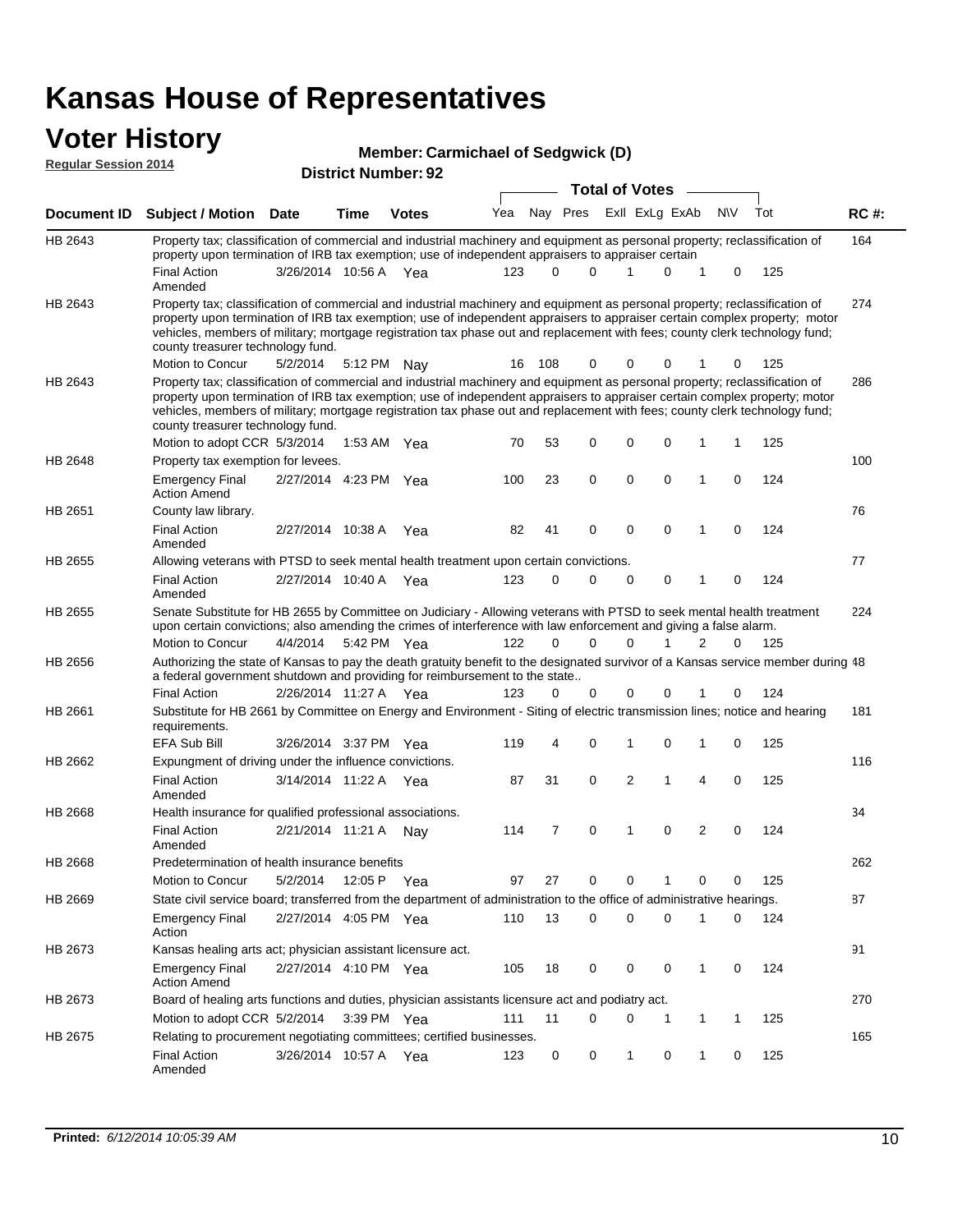#### **Voter History Regular Session 2014**

**Member: Carmichael of Sedgwick (D)** 

| noguidi ocoololi 4017 |                                                                                                                                                                                                                                                                                               |                       |             | <b>District Number: 92</b> |     |          |             |                       |             |        |              |     |             |
|-----------------------|-----------------------------------------------------------------------------------------------------------------------------------------------------------------------------------------------------------------------------------------------------------------------------------------------|-----------------------|-------------|----------------------------|-----|----------|-------------|-----------------------|-------------|--------|--------------|-----|-------------|
|                       |                                                                                                                                                                                                                                                                                               |                       |             |                            |     |          |             | <b>Total of Votes</b> |             | $\sim$ |              |     |             |
| Document ID           | <b>Subject / Motion Date</b>                                                                                                                                                                                                                                                                  |                       | <b>Time</b> | <b>Votes</b>               | Yea | Nay Pres |             | ExII ExLg ExAb        |             |        | N\V          | Tot | <b>RC#:</b> |
| HB 2681               | Substitute for HB2681 by Committee on Veterans, Military, and Homeland Security--Abolishing the Kansas commission on<br>veterans affairs; creating the Kansas commission on veterans affairs office within the executive branch of government.<br>Final Action Sub Bill 3/20/2014 11:18 A Yea |                       |             |                            | 123 | $\Omega$ | 0           | 0                     | 1           | 1      | 0            | 125 | 132         |
|                       |                                                                                                                                                                                                                                                                                               |                       |             |                            |     |          |             |                       |             |        |              |     |             |
| HB 2681               | Substitute for HB2681 by Committee on Veterans, Military, and Homeland Security - Abolishing the Kansas commission on<br>veterans affairs; creating the Kansas commission on veterans affairs office within the executive branch of government.                                               |                       |             |                            |     |          |             |                       |             |        |              |     | 219         |
|                       | Motion to Concur                                                                                                                                                                                                                                                                              | 4/4/2014              | 11:41 A     | Yea                        | 122 | $\Omega$ | 0           | 1                     | 1           | 1      | 0            | 125 |             |
| HB 2684               | Allocating moneys from driver's license fees to the judicial branch nonjudicial salary adjustment fund.                                                                                                                                                                                       |                       |             |                            |     |          |             |                       |             |        |              |     | 78          |
|                       | <b>Final Action</b>                                                                                                                                                                                                                                                                           | 2/27/2014 10:41 A     |             | Yea                        | 93  | 30       | 0           | $\Omega$              | 0           | 1      | 0            | 124 |             |
| HB 2687               | Unclaimed property act and hearings.                                                                                                                                                                                                                                                          |                       |             |                            |     |          |             |                       |             |        |              |     | 59          |
|                       | <b>Final Action</b>                                                                                                                                                                                                                                                                           | 2/26/2014 11:44 A     |             | Yea                        | 119 | 4        | $\mathbf 0$ | 0                     | 0           | 1      | 0            | 124 |             |
| HB 2687               | Unclaimed property act and hearings.                                                                                                                                                                                                                                                          |                       |             |                            |     |          |             |                       |             |        |              |     | 251         |
|                       | Motion to Concur                                                                                                                                                                                                                                                                              | 5/1/2014              | 1:56 PM     | Yea                        | 125 | 0        | $\mathbf 0$ | 0                     | $\mathbf 0$ | 0      | 0            | 125 |             |
| HB 2689               | Amending which convictions are counted for driving while license canceled, suspended or revoked.                                                                                                                                                                                              |                       |             |                            |     |          |             |                       |             |        |              |     | 231         |
|                       | <b>Final Action</b><br>Amended                                                                                                                                                                                                                                                                | 4/5/2014              | 10:23 A     | Yea                        | 121 | 0        | 0           | $\Omega$              | 0           | 4      | 0            | 125 |             |
| HB 2693               | Providing for testing by community colleges for commercial driver's licenses and allowing temporary commercial driver's<br>license holders the ability to drive class A commercial vehicles.                                                                                                  |                       |             |                            |     |          |             |                       |             |        |              |     | 104         |
|                       | Emergency Final<br><b>Action Amend</b>                                                                                                                                                                                                                                                        | 2/27/2014 4:28 PM Yea |             |                            | 123 | 0        | 0           | $\Omega$              | $\mathbf 0$ | 1      | 0            | 124 |             |
| HB 2693               | Senate Substitute for HB 2693 by Committee on Transportation - Providing for testing by community colleges for commercial 255<br>driver's licenses; entities serving as driver's licenses examiners.                                                                                          |                       |             |                            |     |          |             |                       |             |        |              |     |             |
|                       | Motion to adopt CCR 5/1/2014 4:42 PM Yea                                                                                                                                                                                                                                                      |                       |             |                            | 125 | 0        | 0           | 0                     | 0           | 0      | 0            | 125 |             |
| HB 2715               | Farm machinery and equipment annual highway permits, commercial drivers' license.                                                                                                                                                                                                             |                       |             |                            |     |          |             |                       |             |        |              |     | 98          |
|                       | Emergency Final<br><b>Action Amend</b>                                                                                                                                                                                                                                                        | 2/27/2014 4:21 PM Yea |             |                            | 123 | 0        | 0           | 0                     | 0           | 1      | 0            | 124 |             |
| HB 2717               | Registration of operators of assisted living, residential health care, home plus or adult day care facilities.                                                                                                                                                                                |                       |             |                            |     |          |             |                       |             |        |              |     | 175         |
|                       | Emergency Final<br>Action Amend                                                                                                                                                                                                                                                               | 3/26/2014 3:29 PM Yea |             |                            | 114 | 9        | 0           |                       | 0           |        | 0            | 125 |             |
| HB 2721               | Substitute for Substitute for HB 2721 by Committee on Commerce, Labor and Economic Development †Enacting the<br>business entity standard treatment act.                                                                                                                                       |                       |             |                            |     |          |             |                       |             |        |              |     | 117         |
|                       | Final Action Sub Bill 3/14/2014 11:23 A Yea                                                                                                                                                                                                                                                   |                       |             |                            | 118 | 0        | 0           | 2                     |             | 4      | 0            | 125 |             |
| HB 2721               | Substitute for Substitute for HB 2721 by Committee on Commerce, Labor and Economic Development - Enacting the business 273<br>entity standard treatment act.                                                                                                                                  |                       |             |                            |     |          |             |                       |             |        |              |     |             |
|                       | Motion to Concur                                                                                                                                                                                                                                                                              | 5/2/2014              | 3:59 PM     | Yea                        | 122 | 0        | 0           | $\mathbf 0$           | 1           | 1      | 1            | 125 |             |
| HB 2724               | Uniform commercial driver's license act; definition of tank vehicle.<br><b>Emergency Final</b>                                                                                                                                                                                                | 2/27/2014 4:22 PM Yea |             |                            | 122 | 1        | 0           | 0                     | $\mathbf 0$ | 1      | 0            | 124 | 99          |
|                       | Action                                                                                                                                                                                                                                                                                        |                       |             |                            |     |          |             |                       |             |        |              |     |             |
| HB 2727               | Expiration of license plates and placards for individuals with disability.                                                                                                                                                                                                                    |                       |             |                            |     |          |             |                       |             |        |              |     | 88          |
|                       | Emergency Final<br>Action                                                                                                                                                                                                                                                                     | 2/27/2014 4:06 PM Yea |             |                            | 123 | 0        | 0           | 0                     | 0           | 1      | 0            | 124 |             |
| HB 2728               | Permits for the operation of salvage vehicles no longer required to be prepared in triplicate.                                                                                                                                                                                                |                       |             |                            |     |          |             |                       |             |        |              |     | 89          |
|                       | <b>Emergency Final</b><br>Action                                                                                                                                                                                                                                                              | 2/27/2014 4:07 PM Yea |             |                            | 122 |          | 0           | 0                     | 0           | 1      | 0            | 124 |             |
| HB 2728               | Permits for the operation of salvage vehicles no longer required to be prepared in triplicate.                                                                                                                                                                                                |                       |             |                            |     |          |             |                       |             |        |              |     | 192         |
|                       | Motion to Concur                                                                                                                                                                                                                                                                              | 3/31/2014 11:43 A Yea |             |                            | 122 | 0        | 0           | 1                     | 0           | 2      | 0            | 125 |             |
| HB 2732               | Sales tax authority for Rooks county for constructing or remodeling a jail facility.                                                                                                                                                                                                          |                       |             |                            |     |          |             |                       |             |        |              |     | 232         |
|                       | Final Action                                                                                                                                                                                                                                                                                  | 4/5/2014              |             | 10:24 A Yea                | 121 | 0        | 0           | 0                     | 0           | 4      | 0            | 125 |             |
|                       | Insurance; coverage for autism spectrum disorder.                                                                                                                                                                                                                                             |                       |             |                            |     |          |             |                       |             |        |              |     | 137         |
|                       |                                                                                                                                                                                                                                                                                               |                       |             |                            | 114 | 3        | 0           | 0                     | 1           | 6      | $\mathbf{1}$ | 125 |             |
|                       | <b>Final Action</b><br>Amended                                                                                                                                                                                                                                                                | 3/21/2014 10:14 A Yea |             |                            |     |          |             |                       |             |        |              |     |             |
| HB 2744<br>HB 2745    | Tax lien on property voluntarily transferred.                                                                                                                                                                                                                                                 |                       |             |                            |     |          |             |                       |             |        |              |     | 166         |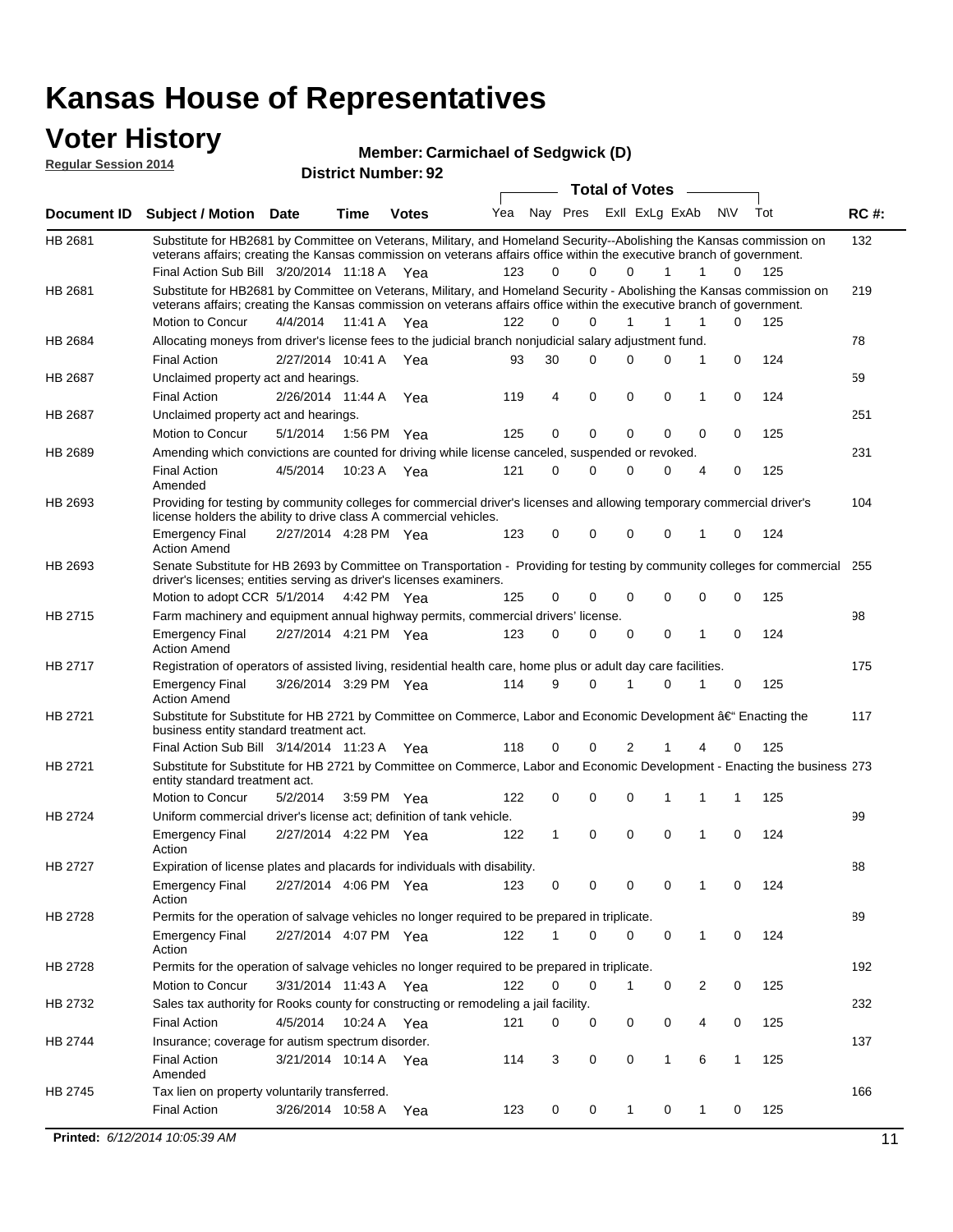### **Voter History**

**Regular Session 2014**

#### **Member: Carmichael of Sedgwick (D)**

| Nav Pres<br>Exll ExLg ExAb<br>N\V<br>Tot<br>Yea<br><b>RC#:</b><br>Document ID Subject / Motion Date<br>Time<br><b>Votes</b><br>HB 2755<br>140<br>Repealing the sunset on the Kansas taxpayer transparency act.<br>0<br>3<br>125<br><b>Final Action</b><br>3/24/2014 10:13 A<br>122<br>0<br>0<br>0<br>0<br>Yea<br>State child death review board.<br>167<br>HB 2767<br><b>Final Action</b><br>0<br>$\mathbf 0$<br>1<br>125<br>3/26/2014 10:59 A<br>123<br>0<br>1<br>0<br>Yea<br>Amended<br>95<br>Urging the Kansas bureau of investigation to establish a blue alert system for the state of Kansas.<br>2/27/2014 4:15 PM Yea<br>121<br>2<br>0<br>0<br>0<br>1<br>0<br>124<br><b>Emergency Final</b><br><b>Action Amend</b><br><b>HCR 5031</b><br>Urging Congress to provide for the prompt payment of disability compensation to U.S. Veterans.<br>125<br>$\overline{2}$<br>122<br>$\Omega$<br>0<br>0<br>125<br><b>Final Action</b><br>3/19/2014 11:21 A Yea<br>1<br>0<br>HR 6049<br>Resolution encouraging the creation of a Kansas plan for comprehensive treatment of chronic obstruction pulmonary<br>109<br>disease.<br>120<br>0<br>0<br>2<br>1<br>2<br>$\mathbf 0$<br>125<br><b>Emergency Final</b><br>3/6/2014<br>11:24 A<br>Yea<br><b>Action Amend</b><br>143<br>HR 6063<br>Urging the President to extend the qualifications for the Women's Army Corps Service Medal.<br>123<br>$\Omega$<br>$\Omega$<br>$\Omega$<br>1<br>125<br><b>Final Action</b><br>3/25/2014 10:11 A Yea<br>1<br>0<br>House Substitute for SB 40 by Committee on Corrections and Juvenile Justice †Secretary of corrections; including juvenile<br><b>SB 40</b><br>123<br>offenders in the prison made goods act; authorizing use of correctional industries funds for payment of<br>Final Action Sub Bill 3/17/2014 11:23 A Yea<br>0<br>0<br>125<br>123<br>0<br>0<br>$\Omega$<br>2<br>174<br>SB 54<br>Medical assistance recovery program; rules and regulations.<br>$\mathbf 0$<br>3/26/2014 3:28 PM Yea<br>95<br>28<br>1<br>0<br>$\mathbf{1}$<br>0<br>125<br><b>Emergency Final</b><br><b>Action Amend</b><br>214<br>SB 54<br>Amendments to statutes regulating abortions.<br>125<br>112<br>11<br>0<br>$\mathbf 0$<br>1<br>0<br>Motion to Adopt CCR 4/4/2014<br>9:59 AM Nay<br>State use law; purchases by municipalities; committee sunset date and chairperson selection.<br>280<br>SB 63<br>Motion to adopt CCR 5/2/2014<br>0<br>0<br>0<br>0<br>1<br>0<br>125<br>8:52 PM Yea<br>124<br>184<br>SB 99<br>Lobbyists defined.<br>6<br>0<br>$\mathbf 0$<br>1<br>0<br>125<br><b>Emergency Final</b><br>3/26/2014 3:41 PM Yea<br>117<br>1<br>Action<br>House Substitute for SB 147 by Committee on Agriculture and Natural Resources †Amending the powers and duties of the 133<br>SB 147<br>Kansas department of agriculture division of conservation and the state conservation commission.<br>0<br>125<br>Final Action Sub Bill 3/20/2014 11:19 A Yea<br>123<br>0<br>0<br>1<br>1<br>0<br>Amended<br>SB 218<br>House Substitute for SB 218 by Committee on Appropriations-Education; relating to the financing and instruction thereof;<br>226<br>making and concerning appropriations for the fiscal years ending June 30, 2014, and June 30, 2015, for certain agencies.<br>Final Action Sub Bill 4/4/2014<br>31<br>$\Omega$<br>0<br>1<br>2<br>$\Omega$<br>125<br>6:17 PM Yea<br>91<br>Amended<br>SB 218<br>House Substitute for SB 218 by Committee on Appropriations-Education; relating to the financing and instruction thereof;<br>237<br>making and concerning appropriations for the fiscal years ending June 30, 2014, and June 30, 2015, for certain agencies.<br>67<br>0<br>0<br>Sub Motion to Adopt 4/6/2014 12:51 A Nay<br>55<br>0<br>3<br>0<br>125<br>CCR<br>134<br>SB 231<br>House Substitute for SB 231 †Concerning valuation and appeals; renaming the state court of tax appeals; timing of<br>decisions.<br>Final Action Sub Bill 3/20/2014 11:21 A Yea<br>123<br>0<br>0<br>0<br>1<br>125<br>1<br>0<br>Amended<br>SB 231<br>House Substitute for SB 231 - Concerning valuation and appeals; renaming the state court of tax appeals; timing of<br>281<br>decisions<br>125<br>Motion to Adopt CCR 5/2/2014<br>8:56 PM Yea<br>124<br>0<br>0<br>0<br>0<br>1<br>0<br>House Substitute for SB 245 by Committee on Appropriations - Appropriations for FY 2014, FY 2015, and FY 2016 for the<br>13<br>SB 245<br>department of corrections; capital improvement projects.<br>Final Action Sub Bill 2/13/2014 11:34 A Nay<br>79<br>41<br>0<br>3<br>0<br>124<br>1<br>0<br>Amended |                 |  |  |  |  |  | <b>Total of Votes</b> |  |  |  |  |  |  |  |  |  |  |  |  |
|----------------------------------------------------------------------------------------------------------------------------------------------------------------------------------------------------------------------------------------------------------------------------------------------------------------------------------------------------------------------------------------------------------------------------------------------------------------------------------------------------------------------------------------------------------------------------------------------------------------------------------------------------------------------------------------------------------------------------------------------------------------------------------------------------------------------------------------------------------------------------------------------------------------------------------------------------------------------------------------------------------------------------------------------------------------------------------------------------------------------------------------------------------------------------------------------------------------------------------------------------------------------------------------------------------------------------------------------------------------------------------------------------------------------------------------------------------------------------------------------------------------------------------------------------------------------------------------------------------------------------------------------------------------------------------------------------------------------------------------------------------------------------------------------------------------------------------------------------------------------------------------------------------------------------------------------------------------------------------------------------------------------------------------------------------------------------------------------------------------------------------------------------------------------------------------------------------------------------------------------------------------------------------------------------------------------------------------------------------------------------------------------------------------------------------------------------------------------------------------------------------------------------------------------------------------------------------------------------------------------------------------------------------------------------------------------------------------------------------------------------------------------------------------------------------------------------------------------------------------------------------------------------------------------------------------------------------------------------------------------------------------------------------------------------------------------------------------------------------------------------------------------------------------------------------------------------------------------------------------------------------------------------------------------------------------------------------------------------------------------------------------------------------------------------------------------------------------------------------------------------------------------------------------------------------------------------------------------------------------------------------------------------------------------------------------------------------------------------------------------------------------------------------------------------------------------------------------------------------------------------------------------------------------------------------------------------------------------------------------------------------------------------------------------------------------------------------------------------------------------------------------------------------------------------------------------------------------------------------------------------------------------------------------------------------------------------------------------------------------------------------------------------------------------------------------------------------------------------------------------------------------------------------------------------------------------------|-----------------|--|--|--|--|--|-----------------------|--|--|--|--|--|--|--|--|--|--|--|--|
|                                                                                                                                                                                                                                                                                                                                                                                                                                                                                                                                                                                                                                                                                                                                                                                                                                                                                                                                                                                                                                                                                                                                                                                                                                                                                                                                                                                                                                                                                                                                                                                                                                                                                                                                                                                                                                                                                                                                                                                                                                                                                                                                                                                                                                                                                                                                                                                                                                                                                                                                                                                                                                                                                                                                                                                                                                                                                                                                                                                                                                                                                                                                                                                                                                                                                                                                                                                                                                                                                                                                                                                                                                                                                                                                                                                                                                                                                                                                                                                                                                                                                                                                                                                                                                                                                                                                                                                                                                                                                                                                                                            |                 |  |  |  |  |  |                       |  |  |  |  |  |  |  |  |  |  |  |  |
|                                                                                                                                                                                                                                                                                                                                                                                                                                                                                                                                                                                                                                                                                                                                                                                                                                                                                                                                                                                                                                                                                                                                                                                                                                                                                                                                                                                                                                                                                                                                                                                                                                                                                                                                                                                                                                                                                                                                                                                                                                                                                                                                                                                                                                                                                                                                                                                                                                                                                                                                                                                                                                                                                                                                                                                                                                                                                                                                                                                                                                                                                                                                                                                                                                                                                                                                                                                                                                                                                                                                                                                                                                                                                                                                                                                                                                                                                                                                                                                                                                                                                                                                                                                                                                                                                                                                                                                                                                                                                                                                                                            |                 |  |  |  |  |  |                       |  |  |  |  |  |  |  |  |  |  |  |  |
|                                                                                                                                                                                                                                                                                                                                                                                                                                                                                                                                                                                                                                                                                                                                                                                                                                                                                                                                                                                                                                                                                                                                                                                                                                                                                                                                                                                                                                                                                                                                                                                                                                                                                                                                                                                                                                                                                                                                                                                                                                                                                                                                                                                                                                                                                                                                                                                                                                                                                                                                                                                                                                                                                                                                                                                                                                                                                                                                                                                                                                                                                                                                                                                                                                                                                                                                                                                                                                                                                                                                                                                                                                                                                                                                                                                                                                                                                                                                                                                                                                                                                                                                                                                                                                                                                                                                                                                                                                                                                                                                                                            |                 |  |  |  |  |  |                       |  |  |  |  |  |  |  |  |  |  |  |  |
|                                                                                                                                                                                                                                                                                                                                                                                                                                                                                                                                                                                                                                                                                                                                                                                                                                                                                                                                                                                                                                                                                                                                                                                                                                                                                                                                                                                                                                                                                                                                                                                                                                                                                                                                                                                                                                                                                                                                                                                                                                                                                                                                                                                                                                                                                                                                                                                                                                                                                                                                                                                                                                                                                                                                                                                                                                                                                                                                                                                                                                                                                                                                                                                                                                                                                                                                                                                                                                                                                                                                                                                                                                                                                                                                                                                                                                                                                                                                                                                                                                                                                                                                                                                                                                                                                                                                                                                                                                                                                                                                                                            |                 |  |  |  |  |  |                       |  |  |  |  |  |  |  |  |  |  |  |  |
|                                                                                                                                                                                                                                                                                                                                                                                                                                                                                                                                                                                                                                                                                                                                                                                                                                                                                                                                                                                                                                                                                                                                                                                                                                                                                                                                                                                                                                                                                                                                                                                                                                                                                                                                                                                                                                                                                                                                                                                                                                                                                                                                                                                                                                                                                                                                                                                                                                                                                                                                                                                                                                                                                                                                                                                                                                                                                                                                                                                                                                                                                                                                                                                                                                                                                                                                                                                                                                                                                                                                                                                                                                                                                                                                                                                                                                                                                                                                                                                                                                                                                                                                                                                                                                                                                                                                                                                                                                                                                                                                                                            |                 |  |  |  |  |  |                       |  |  |  |  |  |  |  |  |  |  |  |  |
|                                                                                                                                                                                                                                                                                                                                                                                                                                                                                                                                                                                                                                                                                                                                                                                                                                                                                                                                                                                                                                                                                                                                                                                                                                                                                                                                                                                                                                                                                                                                                                                                                                                                                                                                                                                                                                                                                                                                                                                                                                                                                                                                                                                                                                                                                                                                                                                                                                                                                                                                                                                                                                                                                                                                                                                                                                                                                                                                                                                                                                                                                                                                                                                                                                                                                                                                                                                                                                                                                                                                                                                                                                                                                                                                                                                                                                                                                                                                                                                                                                                                                                                                                                                                                                                                                                                                                                                                                                                                                                                                                                            | <b>HCR 5029</b> |  |  |  |  |  |                       |  |  |  |  |  |  |  |  |  |  |  |  |
|                                                                                                                                                                                                                                                                                                                                                                                                                                                                                                                                                                                                                                                                                                                                                                                                                                                                                                                                                                                                                                                                                                                                                                                                                                                                                                                                                                                                                                                                                                                                                                                                                                                                                                                                                                                                                                                                                                                                                                                                                                                                                                                                                                                                                                                                                                                                                                                                                                                                                                                                                                                                                                                                                                                                                                                                                                                                                                                                                                                                                                                                                                                                                                                                                                                                                                                                                                                                                                                                                                                                                                                                                                                                                                                                                                                                                                                                                                                                                                                                                                                                                                                                                                                                                                                                                                                                                                                                                                                                                                                                                                            |                 |  |  |  |  |  |                       |  |  |  |  |  |  |  |  |  |  |  |  |
|                                                                                                                                                                                                                                                                                                                                                                                                                                                                                                                                                                                                                                                                                                                                                                                                                                                                                                                                                                                                                                                                                                                                                                                                                                                                                                                                                                                                                                                                                                                                                                                                                                                                                                                                                                                                                                                                                                                                                                                                                                                                                                                                                                                                                                                                                                                                                                                                                                                                                                                                                                                                                                                                                                                                                                                                                                                                                                                                                                                                                                                                                                                                                                                                                                                                                                                                                                                                                                                                                                                                                                                                                                                                                                                                                                                                                                                                                                                                                                                                                                                                                                                                                                                                                                                                                                                                                                                                                                                                                                                                                                            |                 |  |  |  |  |  |                       |  |  |  |  |  |  |  |  |  |  |  |  |
|                                                                                                                                                                                                                                                                                                                                                                                                                                                                                                                                                                                                                                                                                                                                                                                                                                                                                                                                                                                                                                                                                                                                                                                                                                                                                                                                                                                                                                                                                                                                                                                                                                                                                                                                                                                                                                                                                                                                                                                                                                                                                                                                                                                                                                                                                                                                                                                                                                                                                                                                                                                                                                                                                                                                                                                                                                                                                                                                                                                                                                                                                                                                                                                                                                                                                                                                                                                                                                                                                                                                                                                                                                                                                                                                                                                                                                                                                                                                                                                                                                                                                                                                                                                                                                                                                                                                                                                                                                                                                                                                                                            |                 |  |  |  |  |  |                       |  |  |  |  |  |  |  |  |  |  |  |  |
|                                                                                                                                                                                                                                                                                                                                                                                                                                                                                                                                                                                                                                                                                                                                                                                                                                                                                                                                                                                                                                                                                                                                                                                                                                                                                                                                                                                                                                                                                                                                                                                                                                                                                                                                                                                                                                                                                                                                                                                                                                                                                                                                                                                                                                                                                                                                                                                                                                                                                                                                                                                                                                                                                                                                                                                                                                                                                                                                                                                                                                                                                                                                                                                                                                                                                                                                                                                                                                                                                                                                                                                                                                                                                                                                                                                                                                                                                                                                                                                                                                                                                                                                                                                                                                                                                                                                                                                                                                                                                                                                                                            |                 |  |  |  |  |  |                       |  |  |  |  |  |  |  |  |  |  |  |  |
|                                                                                                                                                                                                                                                                                                                                                                                                                                                                                                                                                                                                                                                                                                                                                                                                                                                                                                                                                                                                                                                                                                                                                                                                                                                                                                                                                                                                                                                                                                                                                                                                                                                                                                                                                                                                                                                                                                                                                                                                                                                                                                                                                                                                                                                                                                                                                                                                                                                                                                                                                                                                                                                                                                                                                                                                                                                                                                                                                                                                                                                                                                                                                                                                                                                                                                                                                                                                                                                                                                                                                                                                                                                                                                                                                                                                                                                                                                                                                                                                                                                                                                                                                                                                                                                                                                                                                                                                                                                                                                                                                                            |                 |  |  |  |  |  |                       |  |  |  |  |  |  |  |  |  |  |  |  |
|                                                                                                                                                                                                                                                                                                                                                                                                                                                                                                                                                                                                                                                                                                                                                                                                                                                                                                                                                                                                                                                                                                                                                                                                                                                                                                                                                                                                                                                                                                                                                                                                                                                                                                                                                                                                                                                                                                                                                                                                                                                                                                                                                                                                                                                                                                                                                                                                                                                                                                                                                                                                                                                                                                                                                                                                                                                                                                                                                                                                                                                                                                                                                                                                                                                                                                                                                                                                                                                                                                                                                                                                                                                                                                                                                                                                                                                                                                                                                                                                                                                                                                                                                                                                                                                                                                                                                                                                                                                                                                                                                                            |                 |  |  |  |  |  |                       |  |  |  |  |  |  |  |  |  |  |  |  |
|                                                                                                                                                                                                                                                                                                                                                                                                                                                                                                                                                                                                                                                                                                                                                                                                                                                                                                                                                                                                                                                                                                                                                                                                                                                                                                                                                                                                                                                                                                                                                                                                                                                                                                                                                                                                                                                                                                                                                                                                                                                                                                                                                                                                                                                                                                                                                                                                                                                                                                                                                                                                                                                                                                                                                                                                                                                                                                                                                                                                                                                                                                                                                                                                                                                                                                                                                                                                                                                                                                                                                                                                                                                                                                                                                                                                                                                                                                                                                                                                                                                                                                                                                                                                                                                                                                                                                                                                                                                                                                                                                                            |                 |  |  |  |  |  |                       |  |  |  |  |  |  |  |  |  |  |  |  |
|                                                                                                                                                                                                                                                                                                                                                                                                                                                                                                                                                                                                                                                                                                                                                                                                                                                                                                                                                                                                                                                                                                                                                                                                                                                                                                                                                                                                                                                                                                                                                                                                                                                                                                                                                                                                                                                                                                                                                                                                                                                                                                                                                                                                                                                                                                                                                                                                                                                                                                                                                                                                                                                                                                                                                                                                                                                                                                                                                                                                                                                                                                                                                                                                                                                                                                                                                                                                                                                                                                                                                                                                                                                                                                                                                                                                                                                                                                                                                                                                                                                                                                                                                                                                                                                                                                                                                                                                                                                                                                                                                                            |                 |  |  |  |  |  |                       |  |  |  |  |  |  |  |  |  |  |  |  |
|                                                                                                                                                                                                                                                                                                                                                                                                                                                                                                                                                                                                                                                                                                                                                                                                                                                                                                                                                                                                                                                                                                                                                                                                                                                                                                                                                                                                                                                                                                                                                                                                                                                                                                                                                                                                                                                                                                                                                                                                                                                                                                                                                                                                                                                                                                                                                                                                                                                                                                                                                                                                                                                                                                                                                                                                                                                                                                                                                                                                                                                                                                                                                                                                                                                                                                                                                                                                                                                                                                                                                                                                                                                                                                                                                                                                                                                                                                                                                                                                                                                                                                                                                                                                                                                                                                                                                                                                                                                                                                                                                                            |                 |  |  |  |  |  |                       |  |  |  |  |  |  |  |  |  |  |  |  |
|                                                                                                                                                                                                                                                                                                                                                                                                                                                                                                                                                                                                                                                                                                                                                                                                                                                                                                                                                                                                                                                                                                                                                                                                                                                                                                                                                                                                                                                                                                                                                                                                                                                                                                                                                                                                                                                                                                                                                                                                                                                                                                                                                                                                                                                                                                                                                                                                                                                                                                                                                                                                                                                                                                                                                                                                                                                                                                                                                                                                                                                                                                                                                                                                                                                                                                                                                                                                                                                                                                                                                                                                                                                                                                                                                                                                                                                                                                                                                                                                                                                                                                                                                                                                                                                                                                                                                                                                                                                                                                                                                                            |                 |  |  |  |  |  |                       |  |  |  |  |  |  |  |  |  |  |  |  |
|                                                                                                                                                                                                                                                                                                                                                                                                                                                                                                                                                                                                                                                                                                                                                                                                                                                                                                                                                                                                                                                                                                                                                                                                                                                                                                                                                                                                                                                                                                                                                                                                                                                                                                                                                                                                                                                                                                                                                                                                                                                                                                                                                                                                                                                                                                                                                                                                                                                                                                                                                                                                                                                                                                                                                                                                                                                                                                                                                                                                                                                                                                                                                                                                                                                                                                                                                                                                                                                                                                                                                                                                                                                                                                                                                                                                                                                                                                                                                                                                                                                                                                                                                                                                                                                                                                                                                                                                                                                                                                                                                                            |                 |  |  |  |  |  |                       |  |  |  |  |  |  |  |  |  |  |  |  |
|                                                                                                                                                                                                                                                                                                                                                                                                                                                                                                                                                                                                                                                                                                                                                                                                                                                                                                                                                                                                                                                                                                                                                                                                                                                                                                                                                                                                                                                                                                                                                                                                                                                                                                                                                                                                                                                                                                                                                                                                                                                                                                                                                                                                                                                                                                                                                                                                                                                                                                                                                                                                                                                                                                                                                                                                                                                                                                                                                                                                                                                                                                                                                                                                                                                                                                                                                                                                                                                                                                                                                                                                                                                                                                                                                                                                                                                                                                                                                                                                                                                                                                                                                                                                                                                                                                                                                                                                                                                                                                                                                                            |                 |  |  |  |  |  |                       |  |  |  |  |  |  |  |  |  |  |  |  |
|                                                                                                                                                                                                                                                                                                                                                                                                                                                                                                                                                                                                                                                                                                                                                                                                                                                                                                                                                                                                                                                                                                                                                                                                                                                                                                                                                                                                                                                                                                                                                                                                                                                                                                                                                                                                                                                                                                                                                                                                                                                                                                                                                                                                                                                                                                                                                                                                                                                                                                                                                                                                                                                                                                                                                                                                                                                                                                                                                                                                                                                                                                                                                                                                                                                                                                                                                                                                                                                                                                                                                                                                                                                                                                                                                                                                                                                                                                                                                                                                                                                                                                                                                                                                                                                                                                                                                                                                                                                                                                                                                                            |                 |  |  |  |  |  |                       |  |  |  |  |  |  |  |  |  |  |  |  |
|                                                                                                                                                                                                                                                                                                                                                                                                                                                                                                                                                                                                                                                                                                                                                                                                                                                                                                                                                                                                                                                                                                                                                                                                                                                                                                                                                                                                                                                                                                                                                                                                                                                                                                                                                                                                                                                                                                                                                                                                                                                                                                                                                                                                                                                                                                                                                                                                                                                                                                                                                                                                                                                                                                                                                                                                                                                                                                                                                                                                                                                                                                                                                                                                                                                                                                                                                                                                                                                                                                                                                                                                                                                                                                                                                                                                                                                                                                                                                                                                                                                                                                                                                                                                                                                                                                                                                                                                                                                                                                                                                                            |                 |  |  |  |  |  |                       |  |  |  |  |  |  |  |  |  |  |  |  |
|                                                                                                                                                                                                                                                                                                                                                                                                                                                                                                                                                                                                                                                                                                                                                                                                                                                                                                                                                                                                                                                                                                                                                                                                                                                                                                                                                                                                                                                                                                                                                                                                                                                                                                                                                                                                                                                                                                                                                                                                                                                                                                                                                                                                                                                                                                                                                                                                                                                                                                                                                                                                                                                                                                                                                                                                                                                                                                                                                                                                                                                                                                                                                                                                                                                                                                                                                                                                                                                                                                                                                                                                                                                                                                                                                                                                                                                                                                                                                                                                                                                                                                                                                                                                                                                                                                                                                                                                                                                                                                                                                                            |                 |  |  |  |  |  |                       |  |  |  |  |  |  |  |  |  |  |  |  |
|                                                                                                                                                                                                                                                                                                                                                                                                                                                                                                                                                                                                                                                                                                                                                                                                                                                                                                                                                                                                                                                                                                                                                                                                                                                                                                                                                                                                                                                                                                                                                                                                                                                                                                                                                                                                                                                                                                                                                                                                                                                                                                                                                                                                                                                                                                                                                                                                                                                                                                                                                                                                                                                                                                                                                                                                                                                                                                                                                                                                                                                                                                                                                                                                                                                                                                                                                                                                                                                                                                                                                                                                                                                                                                                                                                                                                                                                                                                                                                                                                                                                                                                                                                                                                                                                                                                                                                                                                                                                                                                                                                            |                 |  |  |  |  |  |                       |  |  |  |  |  |  |  |  |  |  |  |  |
|                                                                                                                                                                                                                                                                                                                                                                                                                                                                                                                                                                                                                                                                                                                                                                                                                                                                                                                                                                                                                                                                                                                                                                                                                                                                                                                                                                                                                                                                                                                                                                                                                                                                                                                                                                                                                                                                                                                                                                                                                                                                                                                                                                                                                                                                                                                                                                                                                                                                                                                                                                                                                                                                                                                                                                                                                                                                                                                                                                                                                                                                                                                                                                                                                                                                                                                                                                                                                                                                                                                                                                                                                                                                                                                                                                                                                                                                                                                                                                                                                                                                                                                                                                                                                                                                                                                                                                                                                                                                                                                                                                            |                 |  |  |  |  |  |                       |  |  |  |  |  |  |  |  |  |  |  |  |
|                                                                                                                                                                                                                                                                                                                                                                                                                                                                                                                                                                                                                                                                                                                                                                                                                                                                                                                                                                                                                                                                                                                                                                                                                                                                                                                                                                                                                                                                                                                                                                                                                                                                                                                                                                                                                                                                                                                                                                                                                                                                                                                                                                                                                                                                                                                                                                                                                                                                                                                                                                                                                                                                                                                                                                                                                                                                                                                                                                                                                                                                                                                                                                                                                                                                                                                                                                                                                                                                                                                                                                                                                                                                                                                                                                                                                                                                                                                                                                                                                                                                                                                                                                                                                                                                                                                                                                                                                                                                                                                                                                            |                 |  |  |  |  |  |                       |  |  |  |  |  |  |  |  |  |  |  |  |
|                                                                                                                                                                                                                                                                                                                                                                                                                                                                                                                                                                                                                                                                                                                                                                                                                                                                                                                                                                                                                                                                                                                                                                                                                                                                                                                                                                                                                                                                                                                                                                                                                                                                                                                                                                                                                                                                                                                                                                                                                                                                                                                                                                                                                                                                                                                                                                                                                                                                                                                                                                                                                                                                                                                                                                                                                                                                                                                                                                                                                                                                                                                                                                                                                                                                                                                                                                                                                                                                                                                                                                                                                                                                                                                                                                                                                                                                                                                                                                                                                                                                                                                                                                                                                                                                                                                                                                                                                                                                                                                                                                            |                 |  |  |  |  |  |                       |  |  |  |  |  |  |  |  |  |  |  |  |
|                                                                                                                                                                                                                                                                                                                                                                                                                                                                                                                                                                                                                                                                                                                                                                                                                                                                                                                                                                                                                                                                                                                                                                                                                                                                                                                                                                                                                                                                                                                                                                                                                                                                                                                                                                                                                                                                                                                                                                                                                                                                                                                                                                                                                                                                                                                                                                                                                                                                                                                                                                                                                                                                                                                                                                                                                                                                                                                                                                                                                                                                                                                                                                                                                                                                                                                                                                                                                                                                                                                                                                                                                                                                                                                                                                                                                                                                                                                                                                                                                                                                                                                                                                                                                                                                                                                                                                                                                                                                                                                                                                            |                 |  |  |  |  |  |                       |  |  |  |  |  |  |  |  |  |  |  |  |
|                                                                                                                                                                                                                                                                                                                                                                                                                                                                                                                                                                                                                                                                                                                                                                                                                                                                                                                                                                                                                                                                                                                                                                                                                                                                                                                                                                                                                                                                                                                                                                                                                                                                                                                                                                                                                                                                                                                                                                                                                                                                                                                                                                                                                                                                                                                                                                                                                                                                                                                                                                                                                                                                                                                                                                                                                                                                                                                                                                                                                                                                                                                                                                                                                                                                                                                                                                                                                                                                                                                                                                                                                                                                                                                                                                                                                                                                                                                                                                                                                                                                                                                                                                                                                                                                                                                                                                                                                                                                                                                                                                            |                 |  |  |  |  |  |                       |  |  |  |  |  |  |  |  |  |  |  |  |
|                                                                                                                                                                                                                                                                                                                                                                                                                                                                                                                                                                                                                                                                                                                                                                                                                                                                                                                                                                                                                                                                                                                                                                                                                                                                                                                                                                                                                                                                                                                                                                                                                                                                                                                                                                                                                                                                                                                                                                                                                                                                                                                                                                                                                                                                                                                                                                                                                                                                                                                                                                                                                                                                                                                                                                                                                                                                                                                                                                                                                                                                                                                                                                                                                                                                                                                                                                                                                                                                                                                                                                                                                                                                                                                                                                                                                                                                                                                                                                                                                                                                                                                                                                                                                                                                                                                                                                                                                                                                                                                                                                            |                 |  |  |  |  |  |                       |  |  |  |  |  |  |  |  |  |  |  |  |
|                                                                                                                                                                                                                                                                                                                                                                                                                                                                                                                                                                                                                                                                                                                                                                                                                                                                                                                                                                                                                                                                                                                                                                                                                                                                                                                                                                                                                                                                                                                                                                                                                                                                                                                                                                                                                                                                                                                                                                                                                                                                                                                                                                                                                                                                                                                                                                                                                                                                                                                                                                                                                                                                                                                                                                                                                                                                                                                                                                                                                                                                                                                                                                                                                                                                                                                                                                                                                                                                                                                                                                                                                                                                                                                                                                                                                                                                                                                                                                                                                                                                                                                                                                                                                                                                                                                                                                                                                                                                                                                                                                            |                 |  |  |  |  |  |                       |  |  |  |  |  |  |  |  |  |  |  |  |
|                                                                                                                                                                                                                                                                                                                                                                                                                                                                                                                                                                                                                                                                                                                                                                                                                                                                                                                                                                                                                                                                                                                                                                                                                                                                                                                                                                                                                                                                                                                                                                                                                                                                                                                                                                                                                                                                                                                                                                                                                                                                                                                                                                                                                                                                                                                                                                                                                                                                                                                                                                                                                                                                                                                                                                                                                                                                                                                                                                                                                                                                                                                                                                                                                                                                                                                                                                                                                                                                                                                                                                                                                                                                                                                                                                                                                                                                                                                                                                                                                                                                                                                                                                                                                                                                                                                                                                                                                                                                                                                                                                            |                 |  |  |  |  |  |                       |  |  |  |  |  |  |  |  |  |  |  |  |
|                                                                                                                                                                                                                                                                                                                                                                                                                                                                                                                                                                                                                                                                                                                                                                                                                                                                                                                                                                                                                                                                                                                                                                                                                                                                                                                                                                                                                                                                                                                                                                                                                                                                                                                                                                                                                                                                                                                                                                                                                                                                                                                                                                                                                                                                                                                                                                                                                                                                                                                                                                                                                                                                                                                                                                                                                                                                                                                                                                                                                                                                                                                                                                                                                                                                                                                                                                                                                                                                                                                                                                                                                                                                                                                                                                                                                                                                                                                                                                                                                                                                                                                                                                                                                                                                                                                                                                                                                                                                                                                                                                            |                 |  |  |  |  |  |                       |  |  |  |  |  |  |  |  |  |  |  |  |
|                                                                                                                                                                                                                                                                                                                                                                                                                                                                                                                                                                                                                                                                                                                                                                                                                                                                                                                                                                                                                                                                                                                                                                                                                                                                                                                                                                                                                                                                                                                                                                                                                                                                                                                                                                                                                                                                                                                                                                                                                                                                                                                                                                                                                                                                                                                                                                                                                                                                                                                                                                                                                                                                                                                                                                                                                                                                                                                                                                                                                                                                                                                                                                                                                                                                                                                                                                                                                                                                                                                                                                                                                                                                                                                                                                                                                                                                                                                                                                                                                                                                                                                                                                                                                                                                                                                                                                                                                                                                                                                                                                            |                 |  |  |  |  |  |                       |  |  |  |  |  |  |  |  |  |  |  |  |
|                                                                                                                                                                                                                                                                                                                                                                                                                                                                                                                                                                                                                                                                                                                                                                                                                                                                                                                                                                                                                                                                                                                                                                                                                                                                                                                                                                                                                                                                                                                                                                                                                                                                                                                                                                                                                                                                                                                                                                                                                                                                                                                                                                                                                                                                                                                                                                                                                                                                                                                                                                                                                                                                                                                                                                                                                                                                                                                                                                                                                                                                                                                                                                                                                                                                                                                                                                                                                                                                                                                                                                                                                                                                                                                                                                                                                                                                                                                                                                                                                                                                                                                                                                                                                                                                                                                                                                                                                                                                                                                                                                            |                 |  |  |  |  |  |                       |  |  |  |  |  |  |  |  |  |  |  |  |
|                                                                                                                                                                                                                                                                                                                                                                                                                                                                                                                                                                                                                                                                                                                                                                                                                                                                                                                                                                                                                                                                                                                                                                                                                                                                                                                                                                                                                                                                                                                                                                                                                                                                                                                                                                                                                                                                                                                                                                                                                                                                                                                                                                                                                                                                                                                                                                                                                                                                                                                                                                                                                                                                                                                                                                                                                                                                                                                                                                                                                                                                                                                                                                                                                                                                                                                                                                                                                                                                                                                                                                                                                                                                                                                                                                                                                                                                                                                                                                                                                                                                                                                                                                                                                                                                                                                                                                                                                                                                                                                                                                            |                 |  |  |  |  |  |                       |  |  |  |  |  |  |  |  |  |  |  |  |
|                                                                                                                                                                                                                                                                                                                                                                                                                                                                                                                                                                                                                                                                                                                                                                                                                                                                                                                                                                                                                                                                                                                                                                                                                                                                                                                                                                                                                                                                                                                                                                                                                                                                                                                                                                                                                                                                                                                                                                                                                                                                                                                                                                                                                                                                                                                                                                                                                                                                                                                                                                                                                                                                                                                                                                                                                                                                                                                                                                                                                                                                                                                                                                                                                                                                                                                                                                                                                                                                                                                                                                                                                                                                                                                                                                                                                                                                                                                                                                                                                                                                                                                                                                                                                                                                                                                                                                                                                                                                                                                                                                            |                 |  |  |  |  |  |                       |  |  |  |  |  |  |  |  |  |  |  |  |
|                                                                                                                                                                                                                                                                                                                                                                                                                                                                                                                                                                                                                                                                                                                                                                                                                                                                                                                                                                                                                                                                                                                                                                                                                                                                                                                                                                                                                                                                                                                                                                                                                                                                                                                                                                                                                                                                                                                                                                                                                                                                                                                                                                                                                                                                                                                                                                                                                                                                                                                                                                                                                                                                                                                                                                                                                                                                                                                                                                                                                                                                                                                                                                                                                                                                                                                                                                                                                                                                                                                                                                                                                                                                                                                                                                                                                                                                                                                                                                                                                                                                                                                                                                                                                                                                                                                                                                                                                                                                                                                                                                            |                 |  |  |  |  |  |                       |  |  |  |  |  |  |  |  |  |  |  |  |
|                                                                                                                                                                                                                                                                                                                                                                                                                                                                                                                                                                                                                                                                                                                                                                                                                                                                                                                                                                                                                                                                                                                                                                                                                                                                                                                                                                                                                                                                                                                                                                                                                                                                                                                                                                                                                                                                                                                                                                                                                                                                                                                                                                                                                                                                                                                                                                                                                                                                                                                                                                                                                                                                                                                                                                                                                                                                                                                                                                                                                                                                                                                                                                                                                                                                                                                                                                                                                                                                                                                                                                                                                                                                                                                                                                                                                                                                                                                                                                                                                                                                                                                                                                                                                                                                                                                                                                                                                                                                                                                                                                            |                 |  |  |  |  |  |                       |  |  |  |  |  |  |  |  |  |  |  |  |
|                                                                                                                                                                                                                                                                                                                                                                                                                                                                                                                                                                                                                                                                                                                                                                                                                                                                                                                                                                                                                                                                                                                                                                                                                                                                                                                                                                                                                                                                                                                                                                                                                                                                                                                                                                                                                                                                                                                                                                                                                                                                                                                                                                                                                                                                                                                                                                                                                                                                                                                                                                                                                                                                                                                                                                                                                                                                                                                                                                                                                                                                                                                                                                                                                                                                                                                                                                                                                                                                                                                                                                                                                                                                                                                                                                                                                                                                                                                                                                                                                                                                                                                                                                                                                                                                                                                                                                                                                                                                                                                                                                            |                 |  |  |  |  |  |                       |  |  |  |  |  |  |  |  |  |  |  |  |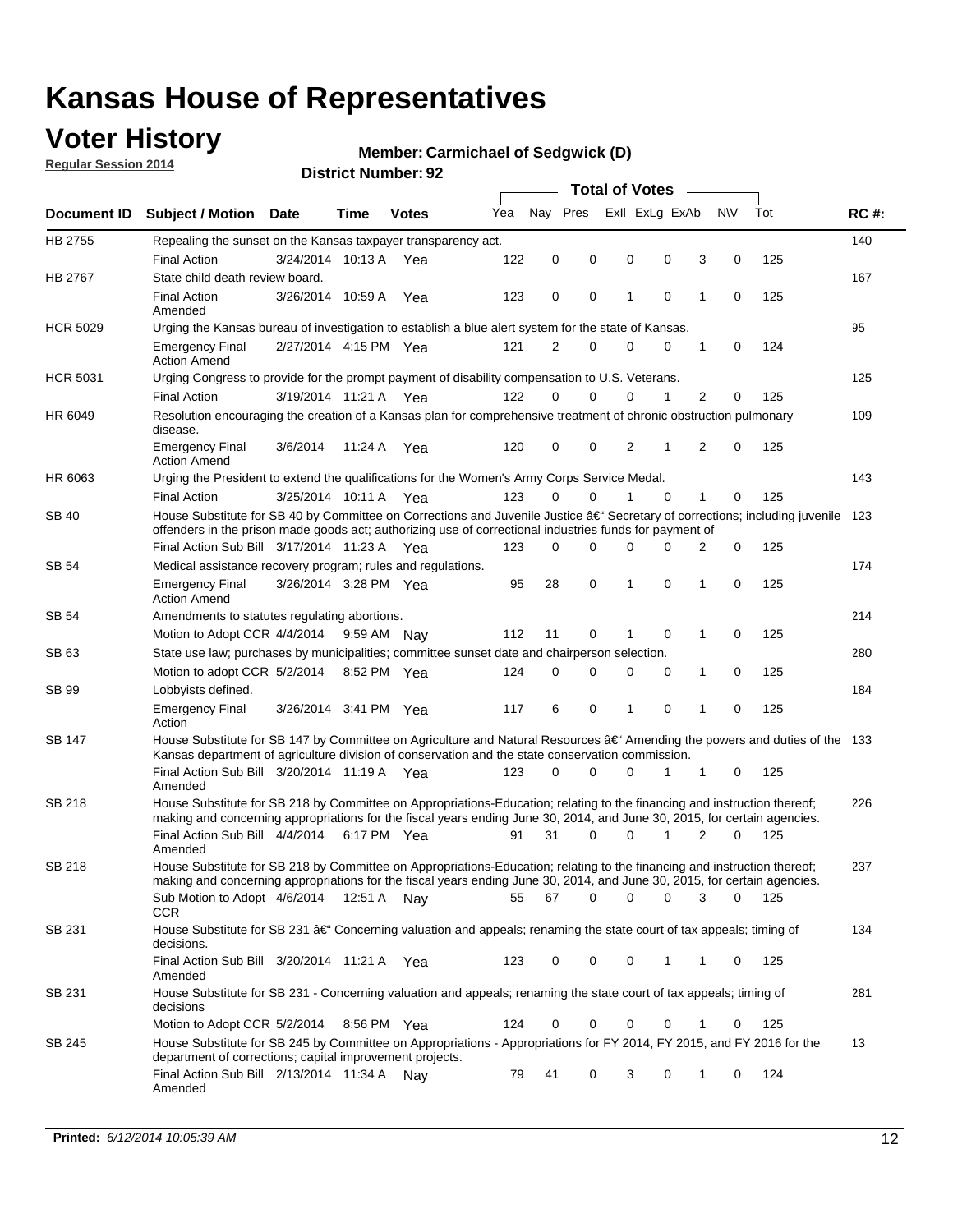#### **Voter History**

#### **Member: Carmichael of Sedgwick (D)**

**Regular Session 2014**

| Regular dession zute | <b>District Number: 92</b><br><b>Total of Votes</b>                                                                                                                                                                                                                                                                                                                                                                                                                                                                     |  |      |              |  |  |                             |  |  |  |         |     |
|----------------------|-------------------------------------------------------------------------------------------------------------------------------------------------------------------------------------------------------------------------------------------------------------------------------------------------------------------------------------------------------------------------------------------------------------------------------------------------------------------------------------------------------------------------|--|------|--------------|--|--|-----------------------------|--|--|--|---------|-----|
|                      | Document ID Subject / Motion Date                                                                                                                                                                                                                                                                                                                                                                                                                                                                                       |  | Time | <b>Votes</b> |  |  | Yea Nay Pres ExII ExLg ExAb |  |  |  | N\V Tot | RC# |
| SB 245               | House Substitute for SB 245 by Committee on Appropriations - Education funding; relating to mineral production; creating the 258<br>mineral production education fund, crediting 20% of remainder from oil and gas tax into such fund, moneys expended on<br>education; abolishing the oil and gas valuation depletion trust fund; allowing the counties to retain funds already in such<br>county's oil and ras valuation deplation trust fund: concerning school financing sources: proceeds from the tay levied by a |  |      |              |  |  |                             |  |  |  |         |     |

|               | county's oil and gas valuation depletion trust fund; concerning school financing sources; proceeds from the tax levied by a<br>school district under authority of K.S.A. 2013 Supp. 72-6431, remitted to the state treasury to the credit of the state school<br>district finance fund not to the district's general fund; making and concerning appropriations for fiscal year 2017.                                                   |                                                                                                                                                                                                                                                                                                                                                                                                                                                            |                       |     | 88  | 37          | 0        | $\Omega$     | $\Omega$     | $\Omega$       | 0            | 125 |     |
|---------------|-----------------------------------------------------------------------------------------------------------------------------------------------------------------------------------------------------------------------------------------------------------------------------------------------------------------------------------------------------------------------------------------------------------------------------------------|------------------------------------------------------------------------------------------------------------------------------------------------------------------------------------------------------------------------------------------------------------------------------------------------------------------------------------------------------------------------------------------------------------------------------------------------------------|-----------------------|-----|-----|-------------|----------|--------------|--------------|----------------|--------------|-----|-----|
| <b>SB 248</b> | Motion to adopt CCR 5/1/2014 5:06 PM Nay<br>Victim notification prior to release of certain inmates.                                                                                                                                                                                                                                                                                                                                    |                                                                                                                                                                                                                                                                                                                                                                                                                                                            |                       |     |     |             |          |              |              |                |              |     | 119 |
|               | <b>Final Action</b>                                                                                                                                                                                                                                                                                                                                                                                                                     |                                                                                                                                                                                                                                                                                                                                                                                                                                                            |                       |     | 122 | 0           | 0        | $\mathbf 0$  | $\mathbf 0$  | $\overline{2}$ | $\mathbf{1}$ | 125 |     |
|               |                                                                                                                                                                                                                                                                                                                                                                                                                                         | 3/17/2014 11:18 A                                                                                                                                                                                                                                                                                                                                                                                                                                          |                       | Yea |     |             |          |              |              |                |              |     |     |
| SB 254        | Medical assistance recovery program; rules and regulations.                                                                                                                                                                                                                                                                                                                                                                             |                                                                                                                                                                                                                                                                                                                                                                                                                                                            |                       |     |     |             |          |              |              |                |              |     | 179 |
|               | <b>Emergency Final</b><br>Action                                                                                                                                                                                                                                                                                                                                                                                                        |                                                                                                                                                                                                                                                                                                                                                                                                                                                            | 3/26/2014 3:34 PM Yea |     | 123 | $\mathbf 0$ | 0        | $\mathbf{1}$ | $\mathbf 0$  | $\mathbf{1}$   | $\mathbf 0$  | 125 |     |
| SB 256        | Attorney general; costs in criminal appeals.                                                                                                                                                                                                                                                                                                                                                                                            |                                                                                                                                                                                                                                                                                                                                                                                                                                                            |                       |     |     |             |          |              |              |                |              |     | 147 |
|               | <b>Final Action</b><br>Amended                                                                                                                                                                                                                                                                                                                                                                                                          | 3/25/2014 10:16 A                                                                                                                                                                                                                                                                                                                                                                                                                                          |                       | Yea | 119 | 4           | $\Omega$ | 1            | $\mathbf 0$  | $\mathbf 1$    | 0            | 125 |     |
| SB 256        | Amending the crime of mistreatment of a dependent adult; creating the crime of mistreatment of an elder person; amending<br>the crime of unlawful sexual relations; amending provisions relating to appearance bonds and surety regulation; amending<br>violations of the Kansas racketeer influenced and corrupt organization act; also concerning the attorney general, costs in<br>criminal appeals.<br>Motion to Adopt CCR 4/5/2014 |                                                                                                                                                                                                                                                                                                                                                                                                                                                            |                       |     |     |             |          |              |              |                |              |     | 236 |
|               |                                                                                                                                                                                                                                                                                                                                                                                                                                         |                                                                                                                                                                                                                                                                                                                                                                                                                                                            | 6:52 PM Yea           |     | 118 | 4           | $\Omega$ | $\Omega$     | 0            | 3              | $\mathbf 0$  | 125 |     |
| <b>SB 258</b> | Amending the juvenile statute of limitations to match adult time limitations for sex crimes.                                                                                                                                                                                                                                                                                                                                            |                                                                                                                                                                                                                                                                                                                                                                                                                                                            |                       |     |     |             |          |              |              |                |              |     | 135 |
|               | <b>Final Action</b><br>Amended                                                                                                                                                                                                                                                                                                                                                                                                          |                                                                                                                                                                                                                                                                                                                                                                                                                                                            | 3/20/2014 11:21 A Yea |     | 123 | $\Omega$    | $\Omega$ | $\Omega$     | $\mathbf{1}$ | $\overline{1}$ | $\mathbf 0$  | 125 |     |
| SB 258        | Relating to issuance of certificates of birth resulting in stillbirth.                                                                                                                                                                                                                                                                                                                                                                  |                                                                                                                                                                                                                                                                                                                                                                                                                                                            |                       |     |     |             |          |              |              |                |              |     | 259 |
|               | Motion to Adopt CCR 5/1/2014 5:12 PM Nay                                                                                                                                                                                                                                                                                                                                                                                                |                                                                                                                                                                                                                                                                                                                                                                                                                                                            |                       |     | 121 | 4           | 0        | $\mathbf 0$  | $\mathbf 0$  | $\mathbf 0$    | $\mathbf 0$  | 125 |     |
| SB 263        | Establishing the military funeral honors fund under the adjutant general's office.                                                                                                                                                                                                                                                                                                                                                      |                                                                                                                                                                                                                                                                                                                                                                                                                                                            |                       |     |     |             |          |              |              |                |              |     | 148 |
|               | <b>Final Action</b><br>Amended                                                                                                                                                                                                                                                                                                                                                                                                          |                                                                                                                                                                                                                                                                                                                                                                                                                                                            | 3/25/2014 10:17 A Yea |     | 123 | 0           | 0        | 1            | 0            | $\mathbf{1}$   | 0            | 125 |     |
| SB 263        | Veterans and military matters; military honors fund; death gratuity; disabled veterans preference, state jobs and contracts;<br>schools on military reservations, funding.                                                                                                                                                                                                                                                              |                                                                                                                                                                                                                                                                                                                                                                                                                                                            |                       |     |     |             |          |              |              |                |              | 256 |     |
|               | Motion to adopt CCR 5/1/2014 4:47 PM Yea                                                                                                                                                                                                                                                                                                                                                                                                |                                                                                                                                                                                                                                                                                                                                                                                                                                                            |                       |     | 124 | 0           | 0        | $\mathbf 0$  | $\mathbf 0$  | $\mathbf 0$    | 1            | 125 |     |
| SB 265        | Income definition for Homestead Refund eligibility.                                                                                                                                                                                                                                                                                                                                                                                     |                                                                                                                                                                                                                                                                                                                                                                                                                                                            |                       |     |     |             |          |              |              |                |              |     | 113 |
|               | <b>Final Action</b><br>Amended                                                                                                                                                                                                                                                                                                                                                                                                          |                                                                                                                                                                                                                                                                                                                                                                                                                                                            | 3/13/2014 11:23 A Yea |     | 121 | $\mathbf 0$ | 0        | 1            | 1            | $\overline{2}$ | 0            | 125 |     |
| SB 265        |                                                                                                                                                                                                                                                                                                                                                                                                                                         | Definition of income for homestead refund and SAFESR eligibility; income tax credits for adoption expenses and expenses to<br>make dwelling or facility accessible to persons with a disability; income tax deductions, self-employment taxes, expenses<br>related to organ donations, net gain on the sale of certain livestock; withholding, non-resident pass-through entity income;<br>Kansas taxpayer transparency act, sunset; sales tax exemptions. |                       |     |     |             |          |              |              |                |              |     |     |
|               | Motion to Adopt CCR 4/4/2014                                                                                                                                                                                                                                                                                                                                                                                                            |                                                                                                                                                                                                                                                                                                                                                                                                                                                            | 6:29 PM Yea           |     | 122 | 0           | $\Omega$ | $\Omega$     | 1            | $\overline{2}$ | $\mathbf 0$  | 125 |     |
| <b>SB 266</b> | Mineral severance tax return file date.                                                                                                                                                                                                                                                                                                                                                                                                 |                                                                                                                                                                                                                                                                                                                                                                                                                                                            |                       |     |     |             |          |              |              |                |              |     | 114 |
|               | <b>Final Action</b><br>Amended                                                                                                                                                                                                                                                                                                                                                                                                          | 3/13/2014 11:24 A                                                                                                                                                                                                                                                                                                                                                                                                                                          |                       | Yea | 121 | $\Omega$    | $\Omega$ | 1            | 1            | $\overline{2}$ | $\Omega$     | 125 |     |
| <b>SB 266</b> | Severance tax return and payment dates; sales tax authority for Rooks county; property tax exemptions for certain donations<br>of land to the state and for amateur-built aircraft; sales tax exemptions for surface mining equipment and certain charitable<br>organizations.                                                                                                                                                          |                                                                                                                                                                                                                                                                                                                                                                                                                                                            |                       |     |     |             |          |              |              |                |              |     | 266 |
|               | Motion to Adopt CCR 5/2/2014                                                                                                                                                                                                                                                                                                                                                                                                            |                                                                                                                                                                                                                                                                                                                                                                                                                                                            | 3:19 PM Yea           |     | 122 | 1           | $\Omega$ | $\Omega$     |              |                | 0            | 125 |     |
| <b>SB 267</b> | Insurance; excluding real estate from acceptable security deposits with the commissioner and requiring original handwritten<br>signatures on deposit forms.                                                                                                                                                                                                                                                                             |                                                                                                                                                                                                                                                                                                                                                                                                                                                            |                       |     |     |             |          |              |              |                |              |     | 144 |

3/25/2014 Final Action Yea 125 10:12 A 123 0 0 0 10 1

3/25/2014 Final Action Yea 125 10:13 A 123 0 0 0 10 1

Insurance; Risk-based capital requirements.

SB 268

145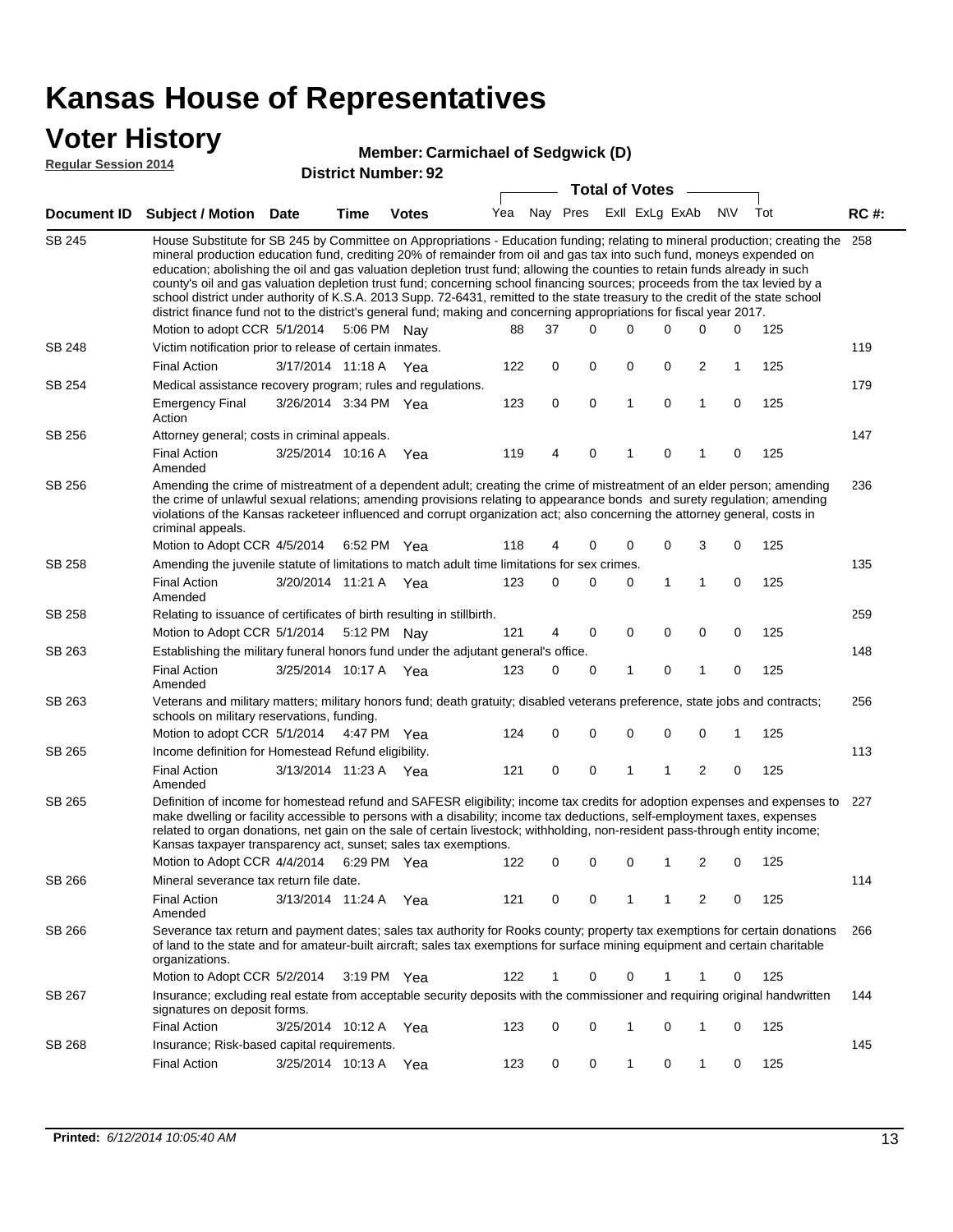### **Voter History**

**Regular Session 2014**

#### **Member: Carmichael of Sedgwick (D)**

|               |                                                                                                                                                                                    |                       |      |              |     | <b>Total of Votes</b> |             |                |              |   |             |     |             |  |
|---------------|------------------------------------------------------------------------------------------------------------------------------------------------------------------------------------|-----------------------|------|--------------|-----|-----------------------|-------------|----------------|--------------|---|-------------|-----|-------------|--|
| Document ID   | <b>Subject / Motion Date</b>                                                                                                                                                       |                       | Time | <b>Votes</b> | Yea | Nay Pres              |             | Exll ExLg ExAb |              |   | N\V         | Tot | <b>RC#:</b> |  |
| SB 271        | Amending the Kansas medicaid fraud control act.                                                                                                                                    |                       |      |              |     |                       |             |                |              |   |             |     | 176         |  |
|               | <b>Emergency Final</b><br><b>Action Amend</b>                                                                                                                                      | 3/26/2014 3:30 PM Yea |      |              | 123 | 0                     | 0           | 1              | 0            | 1 | $\mathbf 0$ | 125 |             |  |
| SB 271        | Amending the Kansas medicaid fraud control act.                                                                                                                                    |                       |      |              |     |                       |             |                |              |   |             |     | 228         |  |
|               | Motion to Adopt CCR 4/4/2014 6:33 PM Yea                                                                                                                                           |                       |      |              | 122 | 0                     | 0           | 0              | 1            | 2 | 0           | 125 |             |  |
| SB 272        | Eliminating the 3% limit on controlled shooting area acreage in a county.                                                                                                          |                       |      |              |     |                       |             |                |              |   |             |     | 149         |  |
|               | <b>Final Action</b>                                                                                                                                                                | 3/25/2014 10:19 A Yea |      |              | 123 | 0                     | 0           | 1              | 0            | 1 | $\mathbf 0$ | 125 |             |  |
| SB 273        | House Substitute for SB 273 by Committee on Transportation †Commercial vehicles; regulation and registration thereof.                                                              |                       |      |              |     |                       |             |                |              |   |             |     | 168         |  |
|               | Final Action Sub Bill 3/26/2014 11:00 A Yea<br>Amended                                                                                                                             |                       |      |              | 122 | 1                     | 0           | 1              | 0            | 1 | 0           | 125 |             |  |
| SB 273        | Regulation of commercial motor vehicles; exemption from rules and regulations of the Kansas corporation commission.                                                                |                       |      |              |     |                       |             |                |              |   |             |     | 265         |  |
|               | Motion to Adopt CCR 5/2/2014 3:10 PM Nay                                                                                                                                           |                       |      |              | 101 | 22                    | 0           | 0              | 1            | 1 | 0           | 125 |             |  |
| SB 274        | Political action committees, legislative leadership.                                                                                                                               |                       |      |              |     |                       |             |                |              |   |             |     | 169         |  |
|               | <b>Final Action</b><br>Amended                                                                                                                                                     | 3/26/2014 11:01 A Yea |      |              | 108 | 15                    | 0           | -1             | 0            | 1 | 0           | 125 |             |  |
| <b>SB 278</b> | Establishing the state board of veterinary examiners within the animal health division of the Kansas department of agriculture<br>for a two-year period.                           |                       |      |              |     |                       |             |                |              |   |             |     | 127         |  |
|               | <b>Final Action</b>                                                                                                                                                                | 3/19/2014 11:24 A     |      | Yea          | 122 | 0                     | 0           | 0              | 1            | 2 | 0           | 125 |             |  |
| SB 284        | Amending the Kansas 911 act.                                                                                                                                                       |                       |      |              |     |                       |             |                |              |   |             |     | 124         |  |
|               | <b>Final Action</b>                                                                                                                                                                | 3/17/2014 11:24 A     |      | Yea          | 121 | $\overline{2}$        | $\mathbf 0$ | $\mathbf 0$    | $\mathbf 0$  | 2 | 0           | 125 |             |  |
| SB 285        | Optometrists; prohibition against limiting payment for covered services to insurance plan amounts.                                                                                 |                       |      |              |     |                       |             |                |              |   |             |     | 150         |  |
|               | <b>Final Action</b><br>Amended                                                                                                                                                     | 3/25/2014 10:20 A     |      | Yea          | 123 | 0                     | 0           | $\mathbf{1}$   | 0            | 1 | 0           | 125 |             |  |
| SB 286        | Extending sunset date on certain agriculture fees from July 1, 2015, to July 1, 2019.                                                                                              |                       |      |              |     |                       |             |                |              |   |             |     | 151         |  |
|               | <b>Final Action</b><br>Amended                                                                                                                                                     | 3/25/2014 10:23 A Yea |      |              | 76  | 47                    | 0           | $\mathbf{1}$   | 0            | 1 | 0           | 125 |             |  |
| SB 286        | Agriculture; extending sunset date on certain agriculture fees from July 1, 2015, to July 1, 2018; national day of the cowboy;<br>establishing the local food and farm task force. |                       |      |              |     |                       |             |                |              |   |             |     | 264         |  |
|               | Motion to adopt CCR 5/2/2014 3:04 PM Yea                                                                                                                                           |                       |      |              | 102 | 21                    | 0           | 0              | 1            | 1 | 0           | 125 |             |  |
| SB 306        | Modernizing certain insurance laws to allow use of additional investments.                                                                                                         |                       |      |              |     |                       |             |                |              |   |             |     | 173         |  |
|               | <b>Emergency Final</b>                                                                                                                                                             | 3/26/2014 3:26 PM Yea |      |              | 123 | 0                     | 0           | 1              | $\mathbf 0$  | 1 | 0           | 125 |             |  |
|               | Action                                                                                                                                                                             |                       |      |              |     |                       |             |                |              |   |             |     |             |  |
| <b>SB 308</b> | Updating the Kansas no-call act.                                                                                                                                                   |                       |      |              |     |                       |             |                |              |   |             |     | 138         |  |
|               | <b>Final Action</b>                                                                                                                                                                | 3/21/2014 10:15 A     |      | Yea          | 117 | 0                     | 0           | 0              | $\mathbf{1}$ | 6 | 1           | 125 |             |  |
| SB 309        | Health insurance coverage for qualified professional associations.                                                                                                                 |                       |      |              |     |                       |             |                |              |   |             |     | 182         |  |
|               | <b>Emergency Final</b><br>Action                                                                                                                                                   | 3/26/2014 3:38 PM Yea |      |              | 122 | 1                     | 0           | 1              | 0            | 1 | 0           | 125 |             |  |
| SB 310        | Grand juries; crimes to consider; amendment of indictment.                                                                                                                         |                       |      |              |     |                       |             |                |              |   |             |     | 180         |  |
|               | <b>Emergency Final</b><br>Action                                                                                                                                                   | 3/26/2014 3:35 PM Yea |      |              | 122 | 1                     | 0           | 1              | 0            | 1 | 0           | 125 |             |  |
| SB 311        | Increasing the noneconomic damages cap and changing rules related to expert evidence.                                                                                              |                       |      |              |     |                       |             |                |              |   |             |     | 142         |  |
|               | <b>Final Action</b><br>Amended                                                                                                                                                     | 3/24/2014 10:17 A Yea |      |              | 119 | 3                     | $\Omega$    | 0              | 0            | 3 | 0           | 125 |             |  |
| SB 311        | Increasing the noneconomic damages cap, changing rules related to expert evidence and repealing statutes pertaining to<br>collateral source benefits.                              |                       |      |              |     |                       |             |                |              |   |             |     | 203         |  |
|               | Motion to adopt CCR 4/3/2014 6:15 PM Nay                                                                                                                                           |                       |      |              | 120 | 4                     | 0           | 0              | 0            | 1 | 0           | 125 |             |  |
| SB 321        | Return of premiums separate from notice of denial of coverage.                                                                                                                     |                       |      |              |     |                       |             |                |              |   |             |     | 146         |  |
|               | <b>Final Action</b>                                                                                                                                                                | 3/25/2014 10:15 A Yea |      |              | 123 | 0                     | 0           | 1              | 0            | 1 | 0           | 125 |             |  |
| SB 329        | Clarifying court orders relating to parents in juvenile offender cases.<br><b>Final Action</b>                                                                                     | 3/20/2014 11:23 A Yea |      |              | 123 | 0                     | 0           | 0              | 1            | 1 | 0           | 125 | 136         |  |
|               | Amended                                                                                                                                                                            |                       |      |              |     |                       |             |                |              |   |             |     |             |  |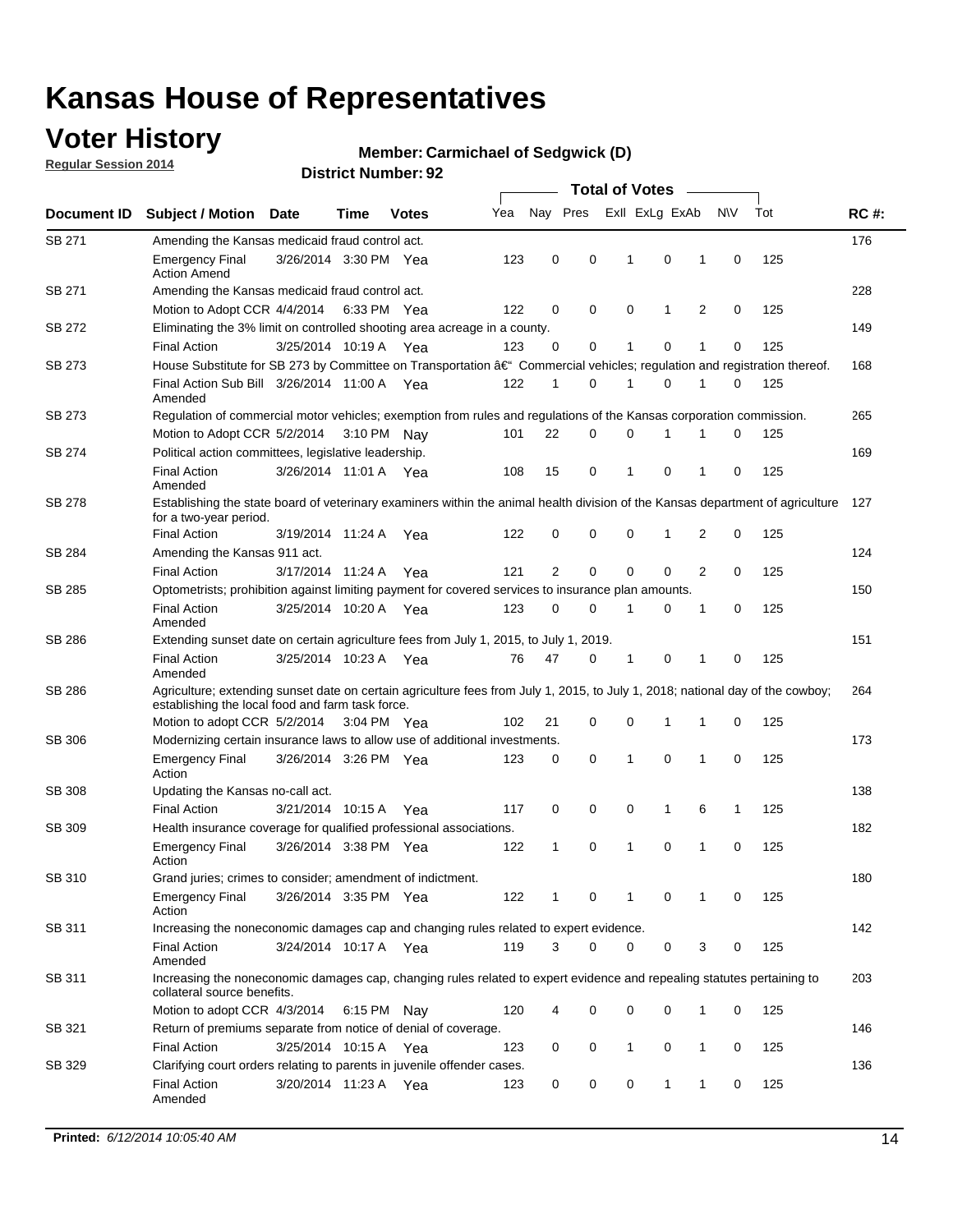### **Voter History**

**Regular Session 2014**

#### **Member: Carmichael of Sedgwick (D)**

|                    | DISTRICT MAILINGL. 32<br><b>Total of Votes</b>                                                                                                                     |                       |             |              |     |              |             |  |              |                             |             |     |             |  |  |  |  |  |  |  |  |  |
|--------------------|--------------------------------------------------------------------------------------------------------------------------------------------------------------------|-----------------------|-------------|--------------|-----|--------------|-------------|--|--------------|-----------------------------|-------------|-----|-------------|--|--|--|--|--|--|--|--|--|
| <b>Document ID</b> | <b>Subject / Motion Date</b>                                                                                                                                       |                       | Time        | <b>Votes</b> | Yea |              | Nay Pres    |  |              | Exll ExLg ExAb              | <b>NV</b>   | Tot | <b>RC#:</b> |  |  |  |  |  |  |  |  |  |
| SB 329             | Clarifying court orders relating to parents in juvenile offender cases and changing the statute of limitations on certain juvenile<br>offenses.                    |                       |             |              |     |              |             |  |              |                             |             |     | 242         |  |  |  |  |  |  |  |  |  |
|                    | Motion to adopt CCR 4/30/2014 3:23 PM                                                                                                                              |                       |             | ExII         | 122 | 1            | 0           |  | $\mathbf{1}$ | 0<br>1                      | 0           | 125 |             |  |  |  |  |  |  |  |  |  |
| SB 344             | Special permits, oversized loads, transportation of hay or feed stuffs.                                                                                            |                       |             |              |     |              |             |  |              |                             |             |     | 152         |  |  |  |  |  |  |  |  |  |
|                    | <b>Final Action</b><br>Amended                                                                                                                                     | 3/25/2014 10:24 A     |             | Yea          | 122 | $\mathbf{1}$ | $\mathbf 0$ |  | 1            | $\mathbf 0$<br>1            | 0           | 125 |             |  |  |  |  |  |  |  |  |  |
| SB 349             | Boiler safety act; deputy inspectors.                                                                                                                              |                       |             |              |     |              |             |  |              |                             |             |     | 128         |  |  |  |  |  |  |  |  |  |
|                    | <b>Final Action</b><br>Amended                                                                                                                                     | 3/19/2014 11:25 A     |             | Yea          | 119 | 3            | 0           |  | $\mathbf 0$  | $\overline{2}$<br>1         | 0           | 125 |             |  |  |  |  |  |  |  |  |  |
| <b>SB 349</b>      | Board of technical professions; recodification of professions and scope of practice, other; boiler safety act, deputy<br>inspectors.                               |                       |             |              |     |              |             |  |              |                             |             |     | 215         |  |  |  |  |  |  |  |  |  |
|                    | Motion to Adopt CCR 4/4/2014                                                                                                                                       |                       | 10:02 A     | Yea          | 112 | 11           | 0           |  | 1            | $\mathbf 0$<br>1            | 0           | 125 |             |  |  |  |  |  |  |  |  |  |
| SB 351             | Vehicle identification numbers; penalties; damages.                                                                                                                |                       |             |              |     |              |             |  |              |                             |             |     | 153         |  |  |  |  |  |  |  |  |  |
|                    | <b>Final Action</b>                                                                                                                                                | 3/25/2014 10:25 A     |             | Yea          | 123 | 0            | 0           |  | $\mathbf{1}$ | 0<br>$\mathbf{1}$           | 0           | 125 |             |  |  |  |  |  |  |  |  |  |
| SB 357             | Increasing the number of allowable hunter education deferrals.                                                                                                     |                       |             |              |     |              |             |  |              |                             |             |     | 154         |  |  |  |  |  |  |  |  |  |
|                    | <b>Final Action</b><br>Amended                                                                                                                                     | 3/25/2014 10:26 A     |             | Yea          | 97  | 26           | 0           |  | 1            | $\mathbf 0$<br>$\mathbf{1}$ | $\mathbf 0$ | 125 |             |  |  |  |  |  |  |  |  |  |
| SB 357             | Authorizing land purchases by the state; amending process state uses to address seized wildlife; increasing the number of<br>allowable hunter education deferrals. |                       |             |              |     |              |             |  |              |                             |             |     | 275         |  |  |  |  |  |  |  |  |  |
|                    | Motion to Adopt CCR 5/2/2014                                                                                                                                       |                       | 7:53 PM Yea |              | 113 | 11           | 0           |  | 0            | $\mathbf 0$<br>1            | 0           | 125 |             |  |  |  |  |  |  |  |  |  |
| SB 359             | Relating to asbestos-related liability.                                                                                                                            |                       |             |              |     |              |             |  |              |                             |             | 177 |             |  |  |  |  |  |  |  |  |  |
|                    | <b>Emergency Final</b><br>Action                                                                                                                                   | 3/26/2014 3:32 PM Nay |             |              | 94  | 29           | 0           |  | 1            | $\mathbf 0$<br>1            | 0           | 125 |             |  |  |  |  |  |  |  |  |  |
| <b>SB 367</b>      | Creating the student data privacy act.                                                                                                                             |                       |             |              |     |              |             |  |              |                             |             |     | 186         |  |  |  |  |  |  |  |  |  |
|                    | <b>Emergency Final</b><br><b>Action Amend</b>                                                                                                                      | 3/26/2014 3:43 PM Yea |             |              | 119 | 4            | $\mathbf 0$ |  | $\mathbf{1}$ | $\mathbf 0$<br>$\mathbf{1}$ | 0           | 125 |             |  |  |  |  |  |  |  |  |  |
| SB 367             | Creating the student data privacy act.                                                                                                                             |                       |             |              |     |              |             |  |              |                             |             |     | 245         |  |  |  |  |  |  |  |  |  |
|                    | Motion to adopt CCR 4/30/2014 3:41 PM ExII                                                                                                                         |                       |             |              | 123 | 0            | 0           |  | 1            | $\Omega$                    | $\Omega$    | 125 |             |  |  |  |  |  |  |  |  |  |
| SB 371             | Amending employment security law regarding disposition of penalty funds and disclosure of confidential information.                                                |                       |             |              |     |              |             |  |              |                             |             |     | 129         |  |  |  |  |  |  |  |  |  |
|                    | <b>Final Action</b>                                                                                                                                                | 3/19/2014 11:27 A     |             | Nav          | 90  | 32           | 0           |  | 0            | 2<br>1                      | 0           | 125 |             |  |  |  |  |  |  |  |  |  |
| SB 372             | Amending the shared work unemployment compensation program; layoff aversion.                                                                                       |                       |             |              |     |              |             |  |              |                             |             |     | 155         |  |  |  |  |  |  |  |  |  |
|                    | <b>Final Action</b>                                                                                                                                                | 3/25/2014 10:28 A     |             | Yea          | 123 | 0            | $\mathbf 0$ |  | $\mathbf{1}$ | 0<br>$\mathbf{1}$           | 0           | 125 |             |  |  |  |  |  |  |  |  |  |
| SB 402             | Amending statutes related to the Kansas criminal justice information system committee.                                                                             |                       |             |              |     |              |             |  |              |                             |             |     | 178         |  |  |  |  |  |  |  |  |  |
|                    | <b>Emergency Final</b><br>Action                                                                                                                                   | 3/26/2014 3:33 PM Yea |             |              | 123 | 0            | 0           |  | 1            | 0<br>$\mathbf{1}$           | 0           | 125 |             |  |  |  |  |  |  |  |  |  |
| SB 423             | Authorizing Department of Administration to sell Landon and Eisenhower state office buildings.                                                                     |                       |             |              |     |              |             |  |              |                             |             |     | 233         |  |  |  |  |  |  |  |  |  |
|                    | <b>Final Action</b><br>Amended                                                                                                                                     | 4/5/2014              | 10:28 A     | Nay          | 66  | 55           | 0           |  | 0            | 0                           | 4<br>0      | 125 |             |  |  |  |  |  |  |  |  |  |
| SB 424             | Amending the statutory requirements for a valid hospital lien.                                                                                                     |                       |             |              |     |              |             |  |              |                             |             |     | 183         |  |  |  |  |  |  |  |  |  |
|                    | <b>Emergency Final</b><br>Action                                                                                                                                   | 3/26/2014 3:39 PM Nav |             |              | 115 | 8            | 0           |  | $\mathbf{1}$ | 0<br>$\mathbf{1}$           | 0           | 125 |             |  |  |  |  |  |  |  |  |  |
| <b>SCR 1618</b>    | Substitute for SCR 1618 by Committee on Federal and State Affairs -- State constitutional amendment authorizing raffles.                                           |                       |             |              |     |              |             |  |              |                             |             |     | 170         |  |  |  |  |  |  |  |  |  |
|                    | Final Action Sub Bill 3/26/2014 11:06 A Yea<br>19<br>2<br>0<br>102<br>$\mathbf{1}$<br>0<br>125<br>1                                                                |                       |             |              |     |              |             |  |              |                             |             |     |             |  |  |  |  |  |  |  |  |  |
| <b>SCR 1620</b>    | Port authority; creation in Stafford, Kansas.                                                                                                                      |                       |             |              |     |              |             |  |              |                             |             |     | 234         |  |  |  |  |  |  |  |  |  |
|                    | <b>Final Action</b>                                                                                                                                                | 4/5/2014              |             | 10:29 A Yea  | 121 | 0            | 0           |  | 0            | 0                           | 4<br>0      | 125 |             |  |  |  |  |  |  |  |  |  |